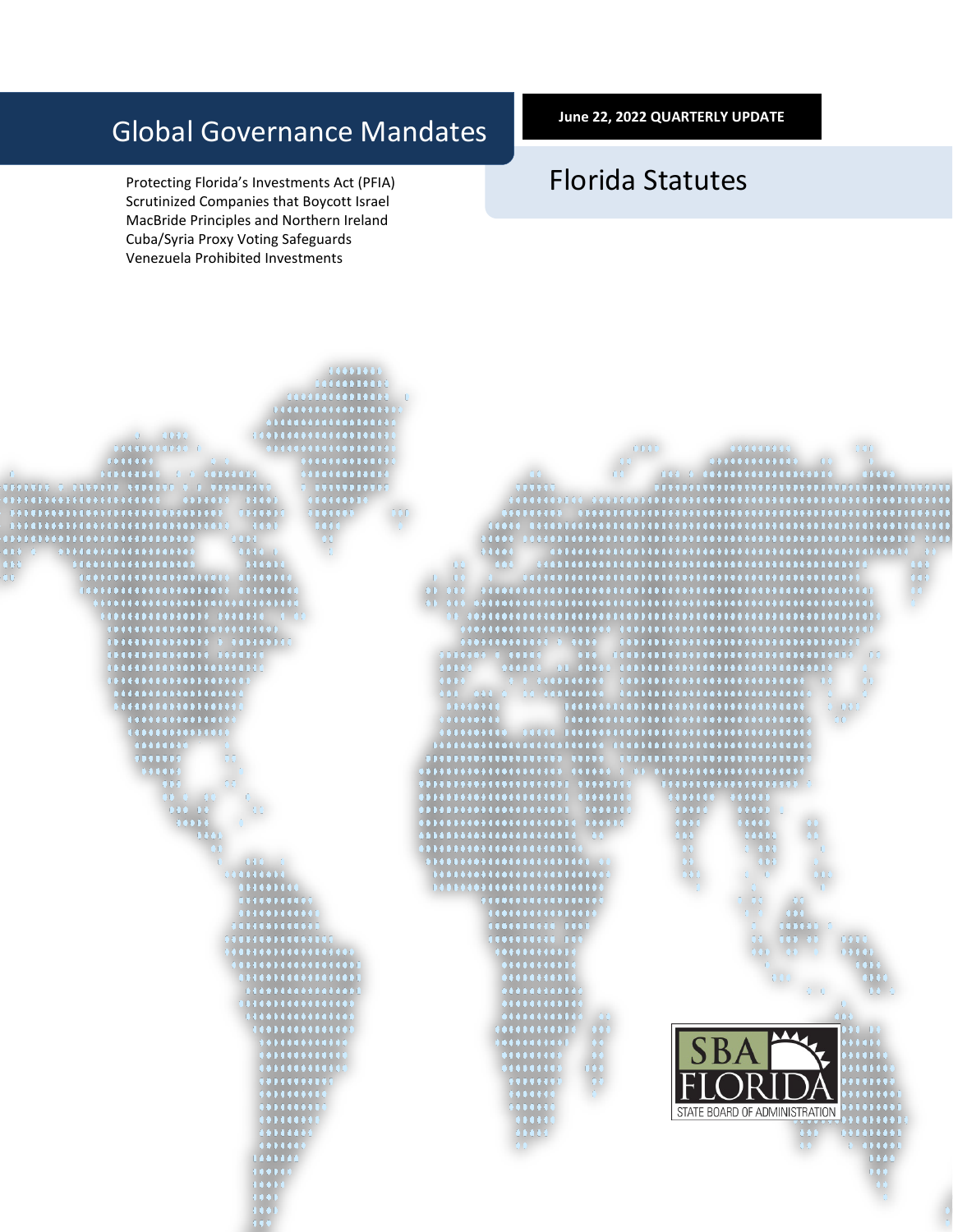# *Table of Contents*

| Section 1: Protecting Florida's Investments Act (PFIA) | 3 |
|--------------------------------------------------------|---|
|                                                        |   |
|                                                        |   |
|                                                        |   |
|                                                        |   |
|                                                        |   |
|                                                        |   |
|                                                        |   |
|                                                        |   |
|                                                        |   |
|                                                        |   |
|                                                        |   |
|                                                        |   |
|                                                        |   |
|                                                        |   |
|                                                        |   |
|                                                        |   |
|                                                        |   |
|                                                        |   |

| Section 2: Prohibited Investments by the SBA, Companies that Boycott Israel |  |
|-----------------------------------------------------------------------------|--|
|                                                                             |  |
|                                                                             |  |
|                                                                             |  |
|                                                                             |  |

| Section 3: Investments in Publicly Traded Companies Operating in Northern Ireland |    |
|-----------------------------------------------------------------------------------|----|
| Section 4: Companies Operating in Cuba or Syria                                   |    |
| Section 5: Companies Operating in Venezuela                                       | 33 |

#### *About the State Board of Administration*

The statutory mandate of the State Board of Administration (SBA) is to invest, manage and safeguard assets of the Florida Retirement System (FRS) Trust Fund and a variety of other funds for state and local governments. FRS Trustees are dedicated to ensuring that the SBA invests assets and discharges its duties in accordance with Florida law, guided by strict policies and a code of ethics to ensure integrity, prudent risk management and top-tier performance. The SBA is an investment fiduciary under law, and subject to the stringent fiduciary duties and standards of care defined by the Employee Retirement Income Security Act of 1974 (ERISA), as incorporated into Florida law. The SBA has three Trustees: the Governor, as Chairman, the Chief Financial Officer, as Treasurer, and the Attorney General, as Secretary.

The FRS Pension Plan provides defined pension benefits to 1.1 million beneficiaries and retirees. The strong long-term performance of the FRS Pension Plan, the fourth-largest public pension fund in the nation, reflects our commitment to responsible fiscal management.

The SBA's mission is to provide superior investment management and trust services by proactively and comprehensively managing risk and adhering to the highest ethical, fiduciary, and professional standards.

We encourage you to review additional information about the SBA and FRS on our website at www.sbafla.com.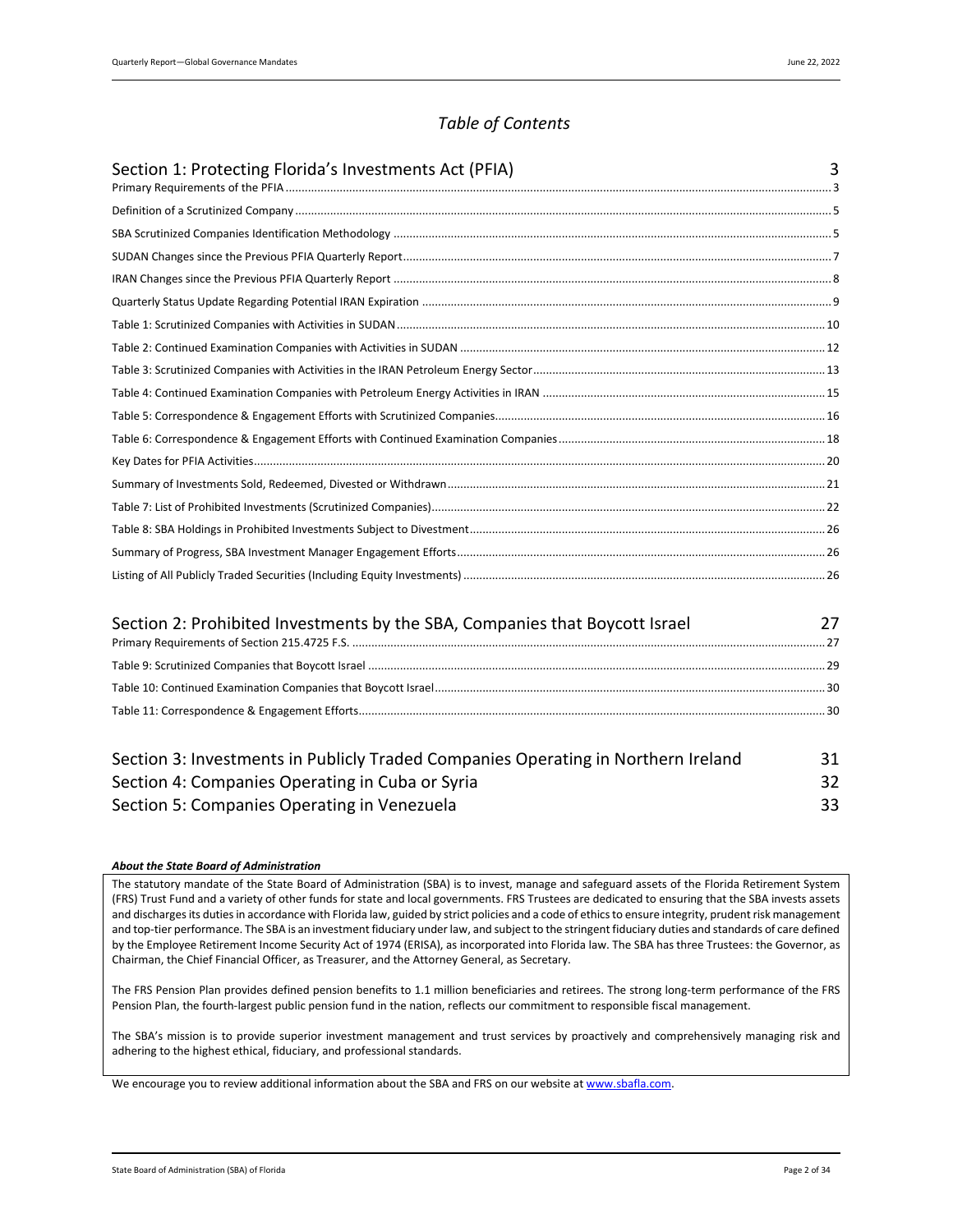### *Section 1: Protecting Florida's Investments Act (PFIA)*

#### <span id="page-2-0"></span>*Summary*

On June 8, 2007, the PFIA was signed into law. The PFIA requires the State Board of Administration ("SBA"), acting on behalf of the Florida Retirement System Trust Fund (the "FRSTF"), to assemble and publish a list of "Scrutinized Companies" that have prohibited business operations in Sudan and Iran. Once placed on the list of Scrutinized Companies, the SBA and its investment managers are prohibited from acquiring those companies' securities and are required to divest those securities if the companies do not cease the prohibited activities or take certain compensating actions. The implementation of the PFIA by the SBA will not affect any FRSTF investments in U.S. companies. The PFIA will solely affect foreign companies with certain business operations in Sudan and Iran involving the petroleum or energy sector, oil or mineral extraction, power production or military support activities. This quarterly report is developed pursuant to Section 215.473 (4), Florida Statutes. Scrutinized activity in Sudan is defined by the Statutes as occurring within the "Government of Sudan," or the Republic of the Sudan that has its capital in Khartoum, Sudan. Note, the PFIA only applies to assets governed by Chapter 121 ("Florida Retirement System Act"), and therefore does not affect any non-FRS funds managed by the SBA.

### <span id="page-2-1"></span>*Primary Requirements of the PFIA*

The PFIA created new reporting, engagement, and investment requirements for the SBA, including:

- 1. Quarterly reporting to the Board of Trustees of every equity security in which the SBA has invested for the quarter, along with its industry category. This report is posted on the SBA website.
- 2. Quarterly presentation to the Trustees of a Scrutinized Companies list for both Sudan and Iran for their approval. Scrutinized Company lists are available on the SBA's website, along with information on the FRSTF direct and indirect holdings of Scrutinized Companies.
- 3. Written notice to external investment managers of all PFIA requirements. Letters request that the managers of actively managed commingled vehicles (i.e., those with FRSTF and other clients' assets) consider removing Scrutinized Companies from the product or create a similar actively managed product that excludes such companies. Similar written requests must be provided to relevant investment managers within the defined contribution plan.
- 4. Written notice to any company with inactive business operations in Sudan or Iran, informing the company of the PFIA and encouraging it to continue to refrain from reinitiating active business operations. Such correspondence continues semiannually.
- 5. Written notice to any Scrutinized Company with active business operations, informing the company of its Scrutinized Company status and that it may become subject to divestment. The written notice must inform the company of the opportunity to clarify its Sudan-related or Iran-related activities and encourage the company, within 90 days, to cease its scrutinized business operations or convert such operations to inactive status.
- 6. A prohibition on further investment on behalf of the FRSTF in any Scrutinized Company once the Sudan and Iran scrutinized lists have been approved by the Trustees. All publicly traded securities of Scrutinized Companies must be divested within 12 months after the company's initial (and continued) appearance on the Scrutinized Companies list. Divestment does not apply to indirect holdings in actively managed commingled investment funds—i.e., where the SBA is not the sole investor in the fund. Private equity funds are considered to be actively managed.
- 7. Reporting to each member of the Board of Trustees, the President of the Senate, and the Speaker of the House of Representatives of Scrutinized Company lists within 30 days of creation, and public disclosure of each list.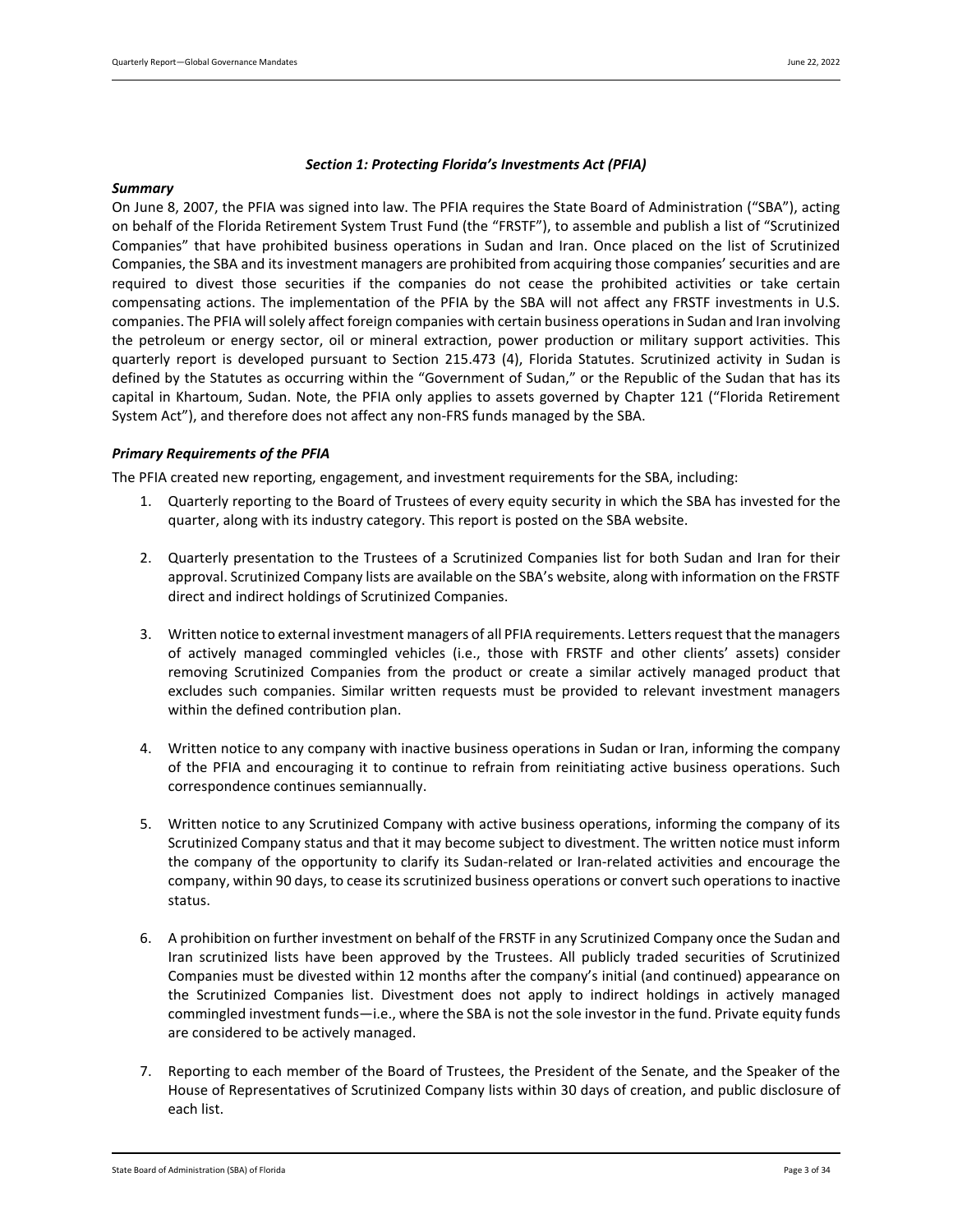- 8. Quarterly reporting of the following to each member of the Board of Trustees, the President of the Senate, the Speaker of the House of Representatives, the United States Presidential Special Envoy to Sudan, and the United States Presidential Special Envoy to Iran. The report is made publicly available and posted to the SBA's website.
	- a. A summary of correspondence with engaged companies;
	- b. A listing of all investments sold, redeemed, divested, or withdrawn;
	- c. A listing of all prohibited investments;
	- d. A description of any progress related to external managers offering PFIA compliant funds; and
	- e. A list of all publicly traded securities held directly by the State.
- 9. Adoption and incorporation into the FRSTF Investment Policy Statement (IPS) of SBA actions taken in accordance with the PFIA. Changes to the IPS are reviewed by the Investment Advisory Council (IAC) and approved by the Trustees.
- 10. Relevant Sudan portions of the PFIA are discontinued if the United States revokes all sanctions imposed against the government of Sudan, or if the Congress or President of the United States affirmatively and unambiguously states, by means including, but not limited to, legislation, executive order, or written certification from the President to Congress, that:
	- a. The Darfur genocide has been halted for at least 12 months; or
	- b. The government of Sudan has honored its commitments to cease attacks on civilians, demobilize and demilitarize the Janjaweed and associated militias, grant free and unfettered access for deliveries of humanitarian assistance, and allow for the safe and voluntary return of refugees and internally displaced persons; or
	- c. Mandatory divestment of the type provided for by the PFIA interferes with the conduct of U.S. foreign policy.
- 11. Relevant Iran portions of the PFIA are discontinued if either of the following occurs:
	- a. The Congress or President of the United States affirmatively and unambiguously states, by means including, but not limited to, legislation, executive order, or written certification from the President to Congress, that the government of Iran has ceased to acquire weapons of mass destruction and support international terrorism; or
	- b. The United States revokes all sanctions imposed against the government of Iran.
- 12. Cessation of divestment and/or reinvestment into previously divested companies may occur if the value of all FRSTF assets under management decreases by 50 basis points (0.5%) or more as a result of divestment. If cessation of divestment is triggered, the SBA is required to provide a written report to each member of the Board of Trustees, the President of the Senate, and the Speaker of the House of Representatives prior to initial reinvestment. Such condition is required to be updated semiannually.
- 13. In 2009, the Florida Legislature approved a bill requiring the SBA to identify and offer, by March 1, 2010, at least one terror-free investment product for the FRS Investment Plan. The product must allocate its funds among securities not subject to divestiture, as provided in F.S. 215.473.
- 14. As of July 1, 2014, Florida Statute 624.449 requires that a domestic insurer shall provide to the Office of Insurance Regulation on an annual basis a list of investments that the insurer has in companies included on the "Scrutinized Companies with Activities in Sudan List" and the "Scrutinized Companies with Activities in the Iran Petroleum Energy Sector List." Additionally, F.S. 215.473(3)(e)(2) now exempts Exchange Traded Funds from the provisions of the PFIA.
- 15. As of July 1, 2014, Florida Statutes clarify that the recently created "Government of South Sudan" means the Republic of South Sudan, which has its capital in Juba, South Sudan. Scrutinized activity refers to the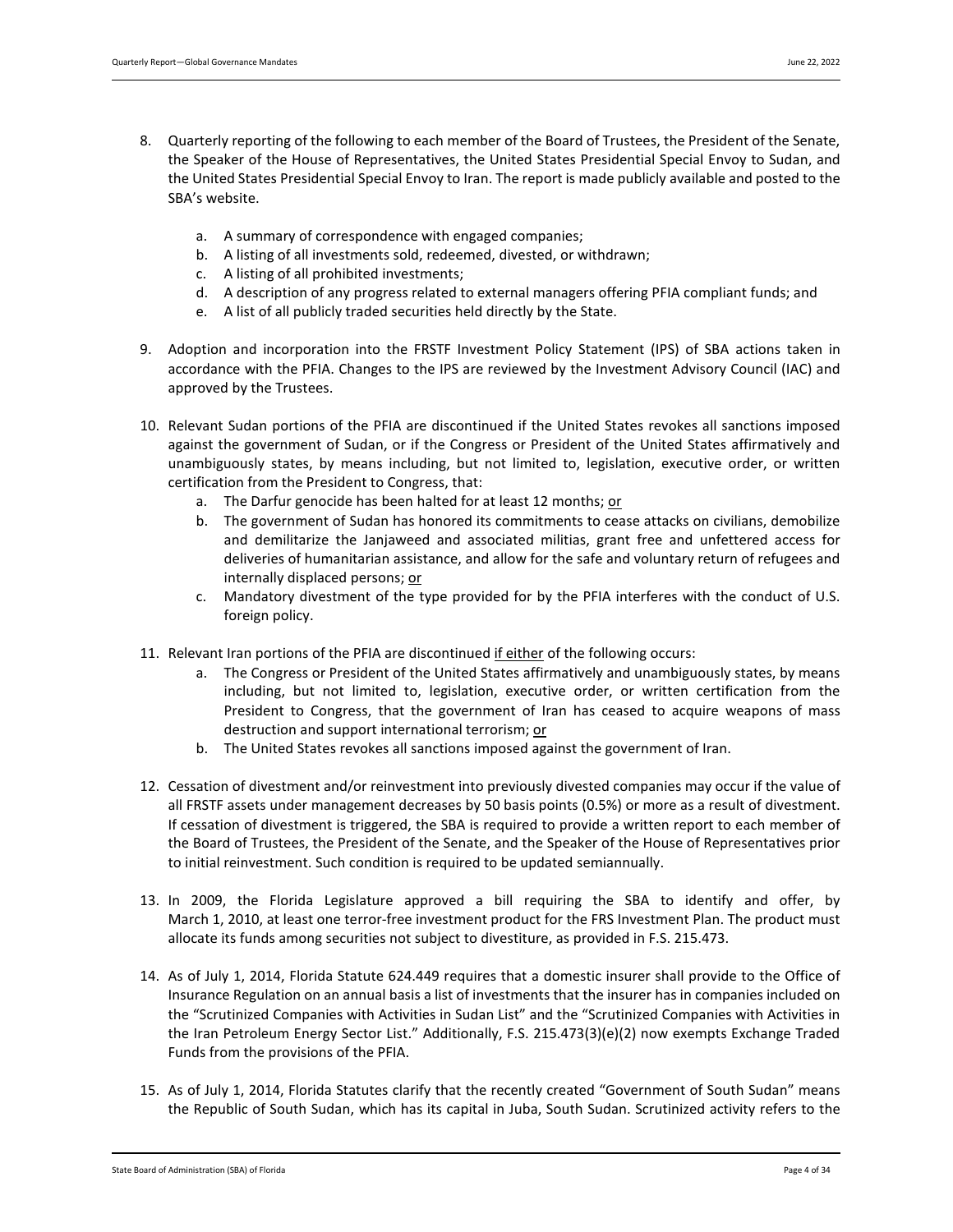"Government of Sudan," which means the Republic of the Sudan that has its capital in Khartoum, Sudan. Within this report, "Sudan" refers to the latter.

16. As of July 1, 2016, the requirements for the expiration of PFIA divestment protocol were amended and new quarterly reporting requirements were implemented. Florida Statutes eliminated the following criteria for discontinuing Iran portions of the PFIA: The Congress or President of the United States affirmatively and unambiguously declares, by means including, but not limited to, legislation, executive order, or written certification from the President to Congress, that mandatory divestment of the type provided for in this section interferes with the conduct of United States foreign policy.

### <span id="page-4-0"></span>*Definition of a Scrutinized Company*

The following is a brief review of the criteria on which the active business operations of companies must be judged, in accordance with subsection (1)(t) of Section 215.473, F.S.

### *Sudan:*

- 1. Have a material business relationship with the government of Sudan or a government-created project involving oil related, mineral extraction, or power generation activities, or
- 2. Have a material business relationship involving the supply of military equipment, or
- 3. Impart minimal benefit to disadvantaged citizens that are typically located in the geographic periphery of Sudan, or
- 4. Have been complicit in the genocidal campaign in Darfur.

### *Iran:*

- 1. Have a material business relationship with the government of Iran or a government-created project involving oil related or mineral extraction activities, or
- 2. Have made material investments with the effect of significantly enhancing Iran's petroleum sector.

Affiliates of companies with scrutinized business operations are also subject to the requirements of the PFIA. An affiliated company is generally defined as any other company that either directly or indirectly controls, is controlled by or is under common control with the company conducting scrutinized active business operations. Control generally means the power to exercise a controlling influence over the management or policies of a company. As well, many companies have parent-subsidiary relationships whereby a parent company may own several other companies. In such cases, the SBA has included any known parent and/or subsidiaries that can be clearly linked to a company with scrutinized active business operations. The SBA has used a 50 percent ownership threshold in determining whether companies are affiliated, examining parent company-subsidiary ownership on a pro rata basis.

The SBA views companies which have explicit plans and activities related to discontinuation of active business operations as meeting the PFIA definition of substantial action. For all identified companies, the SBA will request information detailing what a company has actually done, if anything, to discontinue its active business operations or if it has pursued humanitarian efforts (applicable to Sudan only).

### <span id="page-4-1"></span>*SBA Scrutinized Companies Identification Methodology*

The SBA has developed two lists (the Sudan List and the Iran List) of Scrutinized Companies with active business operations. The lists are developed by principally relying on the research and findings of our "External Research Providers." Below is a brief description of our External Research Providers, which are maintained to provide input from multiple sources.

1. **EIRIS Conflict Risk Network (CRN).** In May 2013, the Conflict Risk Network became part of EIRIS, a global provider of environmental, social, governance, and ethical performance of companies. EIRIS provides services to more than 150 asset owners and managers globally, with a staff of over 60, based primarily in London. CRN was formerly known as the Sudan Divestment Task Force (SDTF).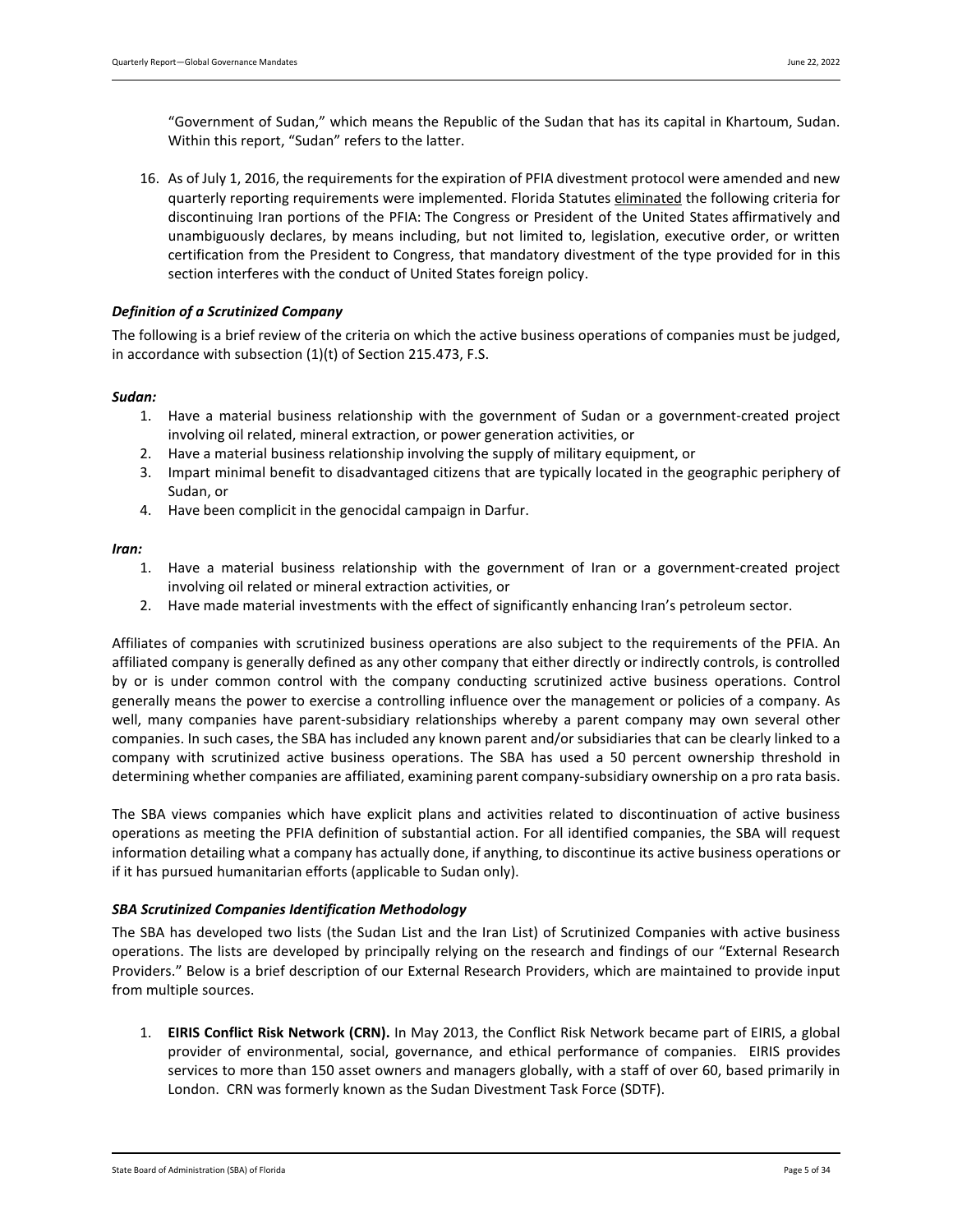- 2. **MSCI ESG Research (MSCI).** MSCI delivers corporate governance analysis and research to institutional investors. Through its ESG Research unit, MSCI offers screening services with specific and unique components of state law pertaining to investments in sanctioned countries, including Sudan and Iran.
- 3. **ISS-Ethix (formerly IW Financial or IWF).** On January 5, 2017, Institutional Shareholder Services (ISS) announced its acquisition of IW Financial. Going forward, ISS-Ethix will be the ESG arm of ISS, providing environmental and social research for responsible investing. IWF, in partnership with Conflict Securities Advisory Group (CSAG), has been a long-time provider of information on the business ties of publicly traded companies in Sudan and Iran.
- 4. **Sustainalytics, Inc.** Sustainalytics provides environmental, social and governance research and analysis, sustainability benchmarks, and investment services, and is the result of the merger between Jantzi Research, Inc. and Sustainalytics in 2009. Sustainalytics' company database, "Sustainalytics Global Platform," covers business operations in both Iran and Sudan.

Staff members within the Investment Programs & Governance unit, as well as other senior investment staff, review the assessments of the External Research Providers and other publicly available information. The SBA has utilized the following sources to evaluate over 400 companies and affiliates with reported links to Sudan or Iran:

### Company disclosures:

- SEC filings (DEF 14A Proxy Statements, 10-K & 20-F Annual Reports, etc.)
- **Investor Relations/company websites**
- **Industry publications and analyst research**
- Investment/Finance Organizations:
- Other Institutional Investors/Private Investors
- U.S. Government Agencies:
- U.S. Department of State
- U.S. Treasury, Office of Foreign Asset Control (OFAC)
- U.S. Government Accountability Office (GAO)
- Dept. of Energy, Energy Information Administration (EIA)
- Congressional Research Service (CRS), Library of Congress

### Other Sources:

- **SBA External Investment Managers**
- U.S. Federal Sanctions Laws covering State Sponsors of Terror
- Non-Governmental Organizations (NGOs)

Using the previous information sources, the SBA has developed two separate categorizations of a company's involvement in Sudan and/or Iran.

- 1. **"Scrutinized"**  Information provided by several External Research Providers indicates that a company meets the classification of a Scrutinized Company as defined by the PFIA as set forth in Section 215.473 (1)(t)1., 2., or 3, Florida Statutes [Sudan] or Section 215.473 (4)(t)1, Florida Statutes [Iran]. Upon SBA review, no other information sources clearly contradict the conclusions of the External Research Providers.
- 2. **"Continued Examination"**  At least one External Research Provider indicates that a company meets the classification of a Scrutinized Company as defined by the PFIA as set forth in Section 215.473, (1)(t)1., 2., or 3, Florida Statutes [Sudan] or Section 215.473, (4)(t)1, Florida Statute [Iran]. In other words, the External Research Providers do not agree on the status of a company and the SBA is unable to definitively categorize the company's activities as scrutinized without further research to resolve the differences. For companies classified as "Continued Examination," the SBA will begin an engagement process to clarify each firm's current business relationships.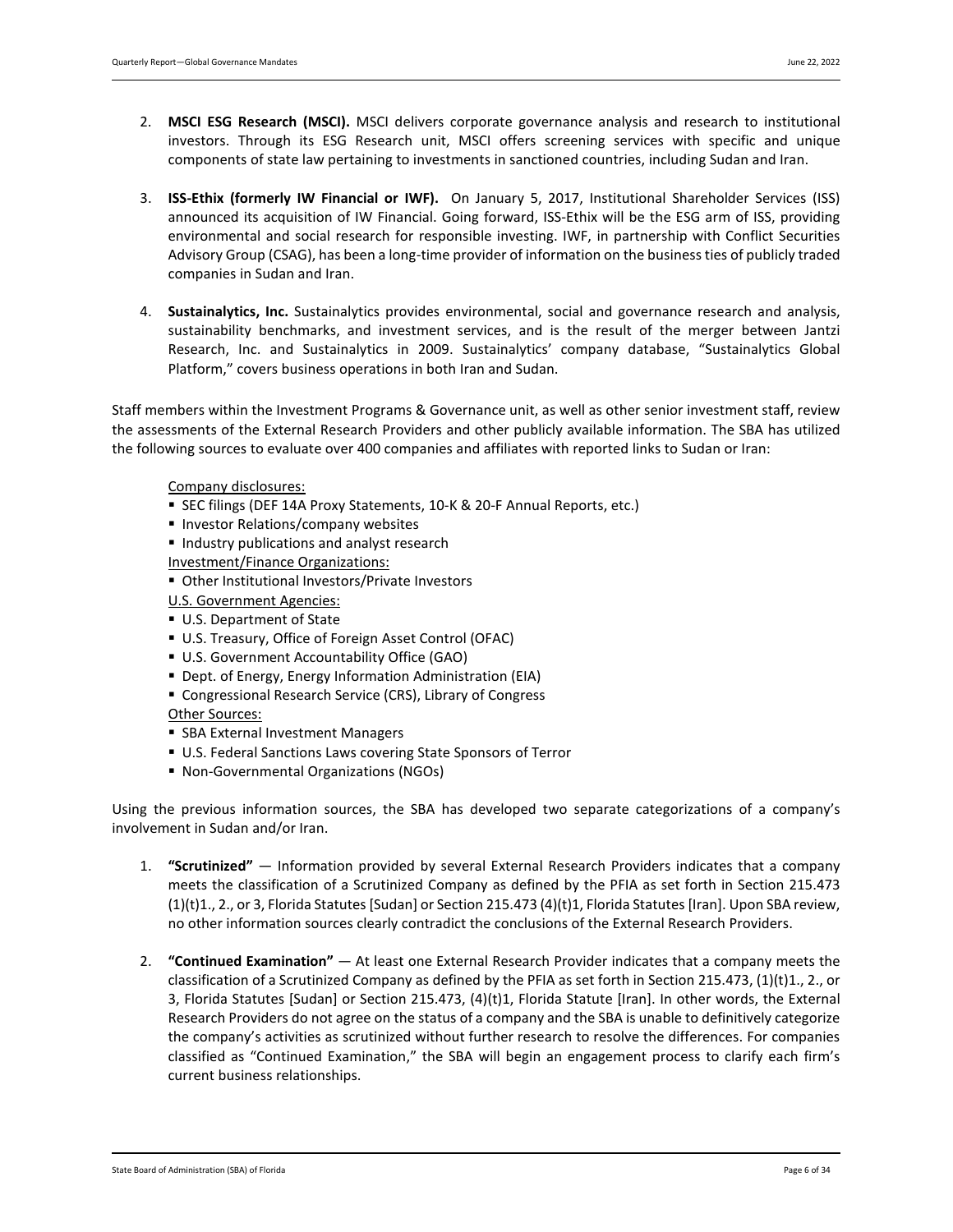### *SUDAN Changes since the Previous PFIA Quarterly Report*

(see the following page for IRAN changes)

<span id="page-6-0"></span>Companies *added* to the **Sudan** Scrutinized List this quarter:

• None

Companies *removed* from the **Sudan** Scrutinized List this quarter:

• None

Companies *added* to the **Sudan** Continued Examination List this quarter:

• None

Companies *removed* from the **Sudan** Continued Examination List this quarter:

• None

.

### **Recent Developments in Sudan**

May 23, 2022 - The U.S. Departments of State, Treasury, Commerce, and Labor issued an advisory ["Risks and Considerations for U.S. Businesses Operating in Sudan"](https://urldefense.com/v3/__https:/lnks.gd/l/eyJhbGciOiJIUzI1NiJ9.eyJidWxsZXRpbl9saW5rX2lkIjoxMDksInVyaSI6ImJwMjpjbGljayIsImJ1bGxldGluX2lkIjoiMjAyMjA1MjMuNTgzMzk3NDEiLCJ1cmwiOiJodHRwczovL3d3dy5zdGF0ZS5nb3Yvcmlza3MtYW5kLWNvbnNpZGVyYXRpb25zLWZvci11LXMtYnVzaW5lc3Nlcy1vcGVyYXRpbmctaW4tc3VkYW4vIn0.bIRAvJGhuld3TQEgArqd8-maAg6m_WP35mCC5sZpEEY/s/49969345/br/131774440799-l__;!!CqdutyHt!tau4qhpkc3jgtBGKGY42rcCYJijY5VVYePH8pOX7uVnCm1KfWeCyHX93uchy_OxsraonPT9Z0chX0G6_zxPd4tMb5xS4W2fVxCx0dT8mxQ$) to highlight growing risks to American businesses and individuals associated with conducting business with Sudanese State-Owned Enterprises which includes all companies under military control. These risks arise from recent actions undertaken by Sudan's Sovereign Council and security forces under the military's control and could adversely impact U.S. businesses, individuals, other persons, and their operations in the country and the region.

The advisory states that it "relates specifically to SOEs and military-controlled companies. The U.S. government does not seek to curtail or discourage responsible investment or business activities in Sudan with civilian-owned Sudanese counterparts."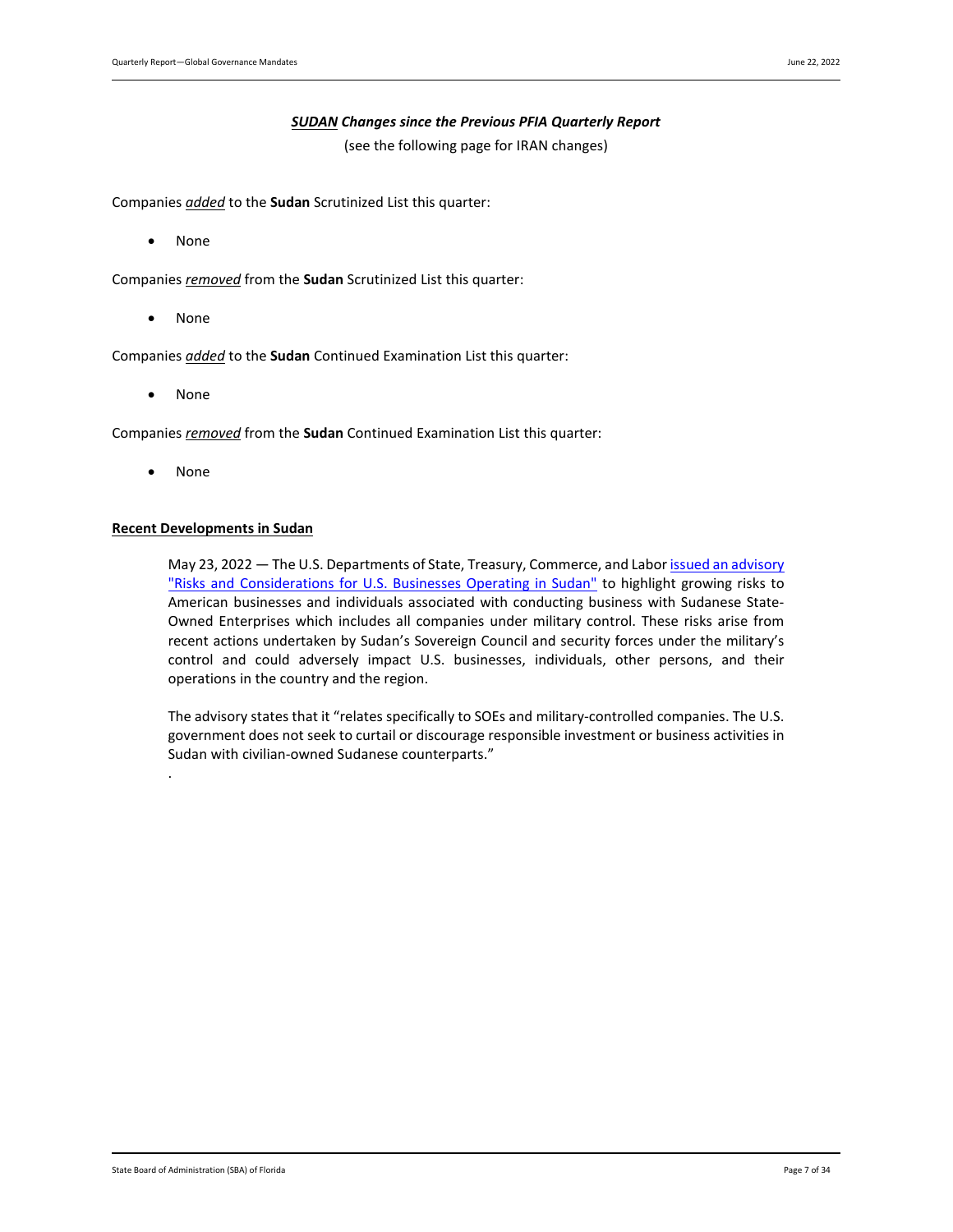### *IRAN Changes since the Previous PFIA Quarterly Report*

(see the previous page for SUDAN changes)

<span id="page-7-0"></span>Companies *added* to the **Iran** Scrutinized List this quarter:

• None

Companies *removed* from the **Iran** Scrutinized List this quarter:

• None

Companies *added* to the **Iran** Continued Examination List this quarter:

• None

Companies *removed* from the **Iran** Continued Examination List this quarter:

• None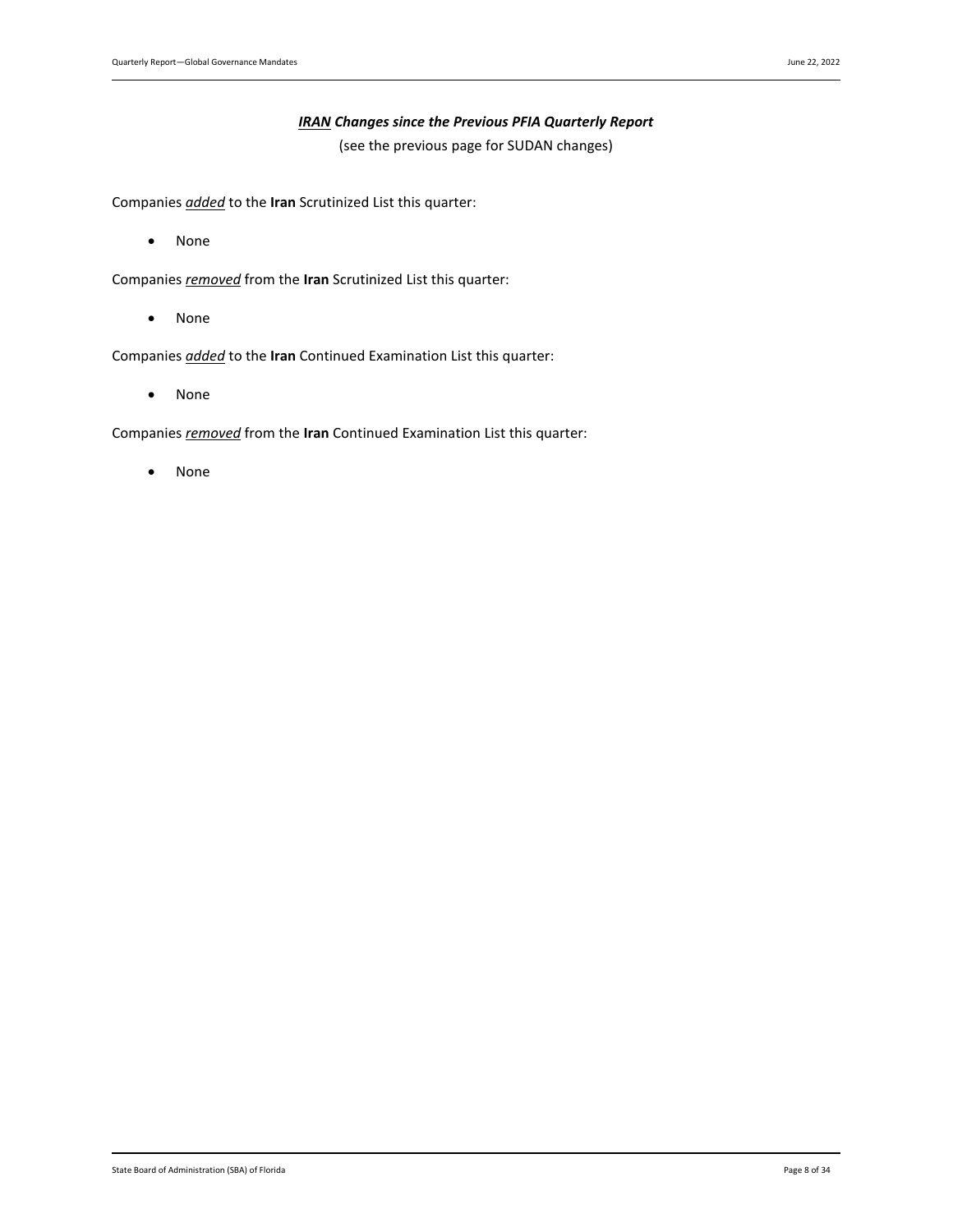### *Quarterly Status Update Regarding Potential IRAN Expiration Florida Statutes, 215.473 (5) EXPIRATION (b) subparagraphs 1. and 2.*

<span id="page-8-0"></span>Florida Statutes require a quarterly update on events relating to the status of expiration clauses 1 and 2, which are copied below in their entirety:

*F.S. 215.473(5)(b): If either of the following occurs, the board may no longer scrutinize companies according to subparagraph (1)(v)4., may no longer assemble the Scrutinized Companies with Activities in the Iran Petroleum Energy Sector List, and shall cease engagement, investment prohibitions, and divestment:*

*1. The Congress or President of the United States affirmatively and unambiguously states, by means including, but not limited to, legislation, executive order, or written certification from the President to Congress, that the government of Iran has ceased to acquire weapons of mass destruction and support international terrorism;* 

### Update:

June 8, 2022— The Board of Governors of the U.N. nuclear watchdog passed a resolution that formally censured Iran for failing to explain traces of uranium at three undeclared sites that date back to a covert program before 2003.

Source: <https://iranprimer.usip.org/blog/2022/jun/08/part-2-iaea-rebukes-iran>

### **Or**

### *2. The United States revokes all sanctions imposed against the government of Iran.*

### Update:

June 7, 2022 – U.S. officials stated that, "Iran would need to drop demands for sanctions lifting that clearly go beyond the JCPOA and that are now preventing us from concluding a deal," referring to discussions regarding the possible renewal of the Joint Comprehensive Plan of Action (JCPOA).

Sources[: https://www.reuters.com/article/us-iran-nuclear-iaea-usa-idAFKBN2NO1OY](https://www.reuters.com/article/us-iran-nuclear-iaea-usa-idAFKBN2NO1OY)

<https://www.state.gov/the-iaea-board-of-governors-resolution-on-iran/>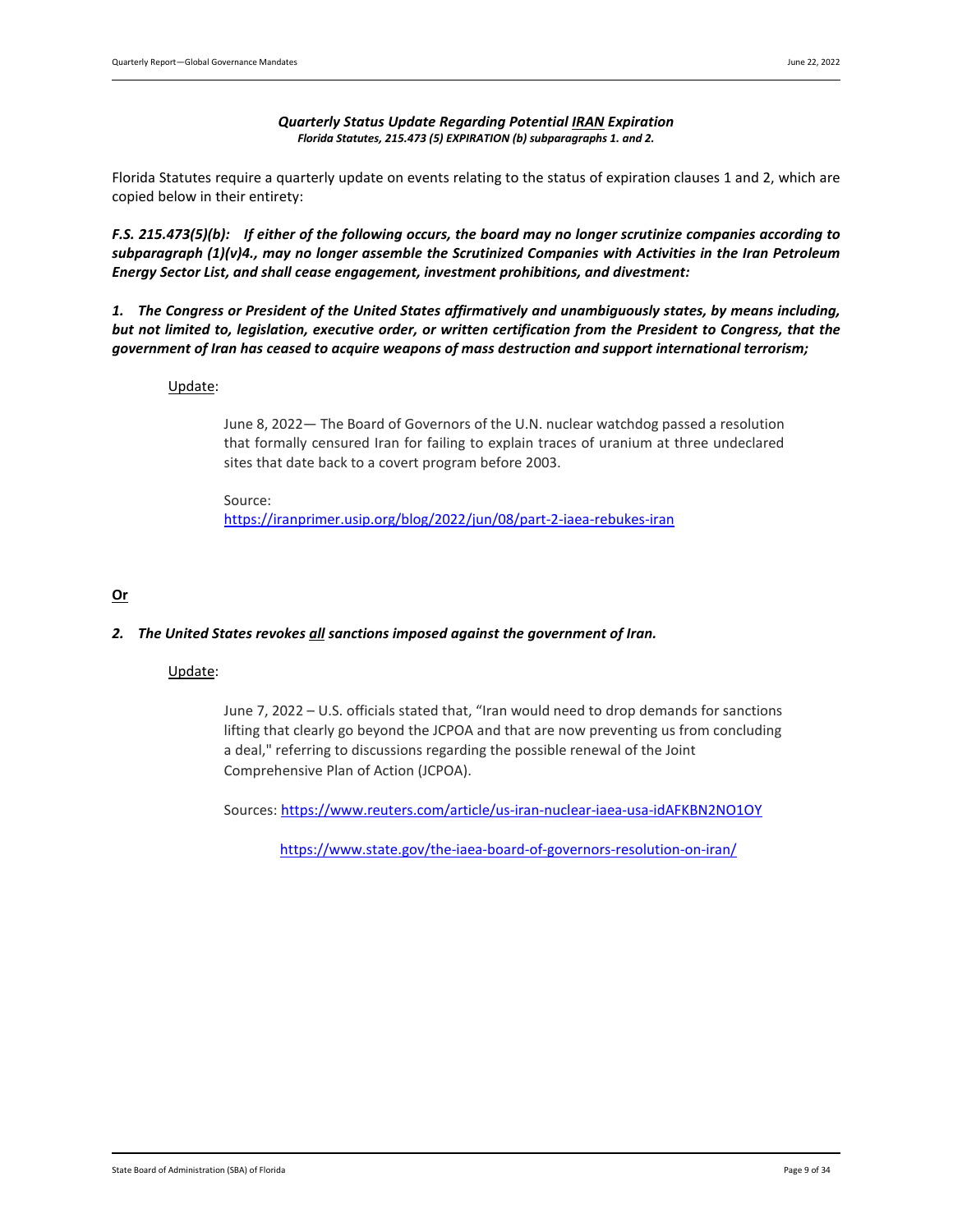| <b>Table 1: Scrutinized Companies with Activities in SUDAN</b> |  |
|----------------------------------------------------------------|--|
| (New companies on the list are shaded and in bold.)            |  |

<span id="page-9-0"></span>

| <b>Scrutinized Company: Sudan</b>                                       | <b>Country of</b><br>Incorporation | Date of Initial Scrutinized Classification |
|-------------------------------------------------------------------------|------------------------------------|--------------------------------------------|
| Al-Enmaa Real Estate Co                                                 | Kuwait                             | June 4, 2019                               |
| Aviation Industry Corporation of China (AVIC)                           | China                              | September 24, 2019                         |
| AviChina Industry & Technology                                          | China                              | June 4, 2019                               |
| AVIC Electromechanical Systems Co Ltd                                   | China                              | September 24, 2019                         |
| AVIC International Finance Ltd                                          | China                              | September 24, 2019                         |
| AVIC International Holdings Ltd (formerly listed as AVIC International) | China                              | June 4, 2019                               |
| Bank of Kunlun Co Ltd                                                   | China                              | March 7, 2018                              |
| Chennai Petroleum Corp Ltd                                              | India                              | September 19, 2007                         |
| China Avionics Systems                                                  | China                              | June 4, 2019                               |
| China National Petroleum Corporation (CNPC)                             | China                              | December 11, 2012                          |
| China Petrochemical Corporation (Sinopec Group)                         | China                              | December 3, 2019                           |
| China Petroleum & Chemical Corp (CPCC) Sinopec                          | China                              | September 19, 2007                         |
| China Petroleum Engineering Corp                                        | China                              | March 7, 2018                              |
| <b>CNPC Capital Company Limited</b>                                     | China                              | June 14, 2017                              |
| <b>CNPC General Capital Ltd</b>                                         | China                              | June 26, 2012                              |
| <b>CNPC Global Capital Limited</b>                                      | China                              | December 15, 2020                          |
| <b>CNPC HK Overseas Capital Ltd</b>                                     | China                              | June 16, 2011                              |
| Daqing Huake Group Co Ltd                                               | China                              | March 25, 2008                             |
| Egypt Kuwait Holding Co. SAE                                            | Kuwait                             | January 13, 2009                           |
| <b>Energy House Holding Company</b>                                     | Kuwait                             | July 28, 2009                              |
| Engen Botswana                                                          | Botswana                           | March 24, 2015                             |
| <b>FACC AG</b>                                                          | Austria                            | June 4, 2019                               |
| Gas District Cooling (Putrajaya) Sdn Bhd                                | Malaysia                           | April 14, 2009                             |
| Harbin Electric Co. Ltd.                                                | China                              | September 19, 2007                         |
| Hindustan Petroleum Corporation Ltd                                     | India                              | June 13, 2018                              |
| Indian Oil Corp Ltd (IOCL)                                              | India                              | September 19, 2007                         |
| Jiangxi Hongdu Aviation                                                 | China                              | September 19, 2007                         |
| <b>KLCC Property Holdings Bhd</b>                                       | Malaysia                           | April 14, 2009                             |
| Kunlun Energy Company Ltd                                               | Hong Kong                          | September 19, 2007                         |
| Kunlun Financial Leasing Co Ltd                                         | China                              | March 7, 2018                              |
| Kuwait Finance House                                                    | Kuwait                             | April 14, 2009                             |
| Lanka IOC Ltd                                                           | India                              | September 19, 2007                         |
| Malaysia Marine & Heavy Engineering Holdings Bhd                        | Malaysia                           | March 18, 2014                             |
| Managem SA                                                              | Morocco                            | November 9, 2010                           |
| Mangalore Refinery & Petrochemicals Ltd                                 | India                              | September 19, 2007                         |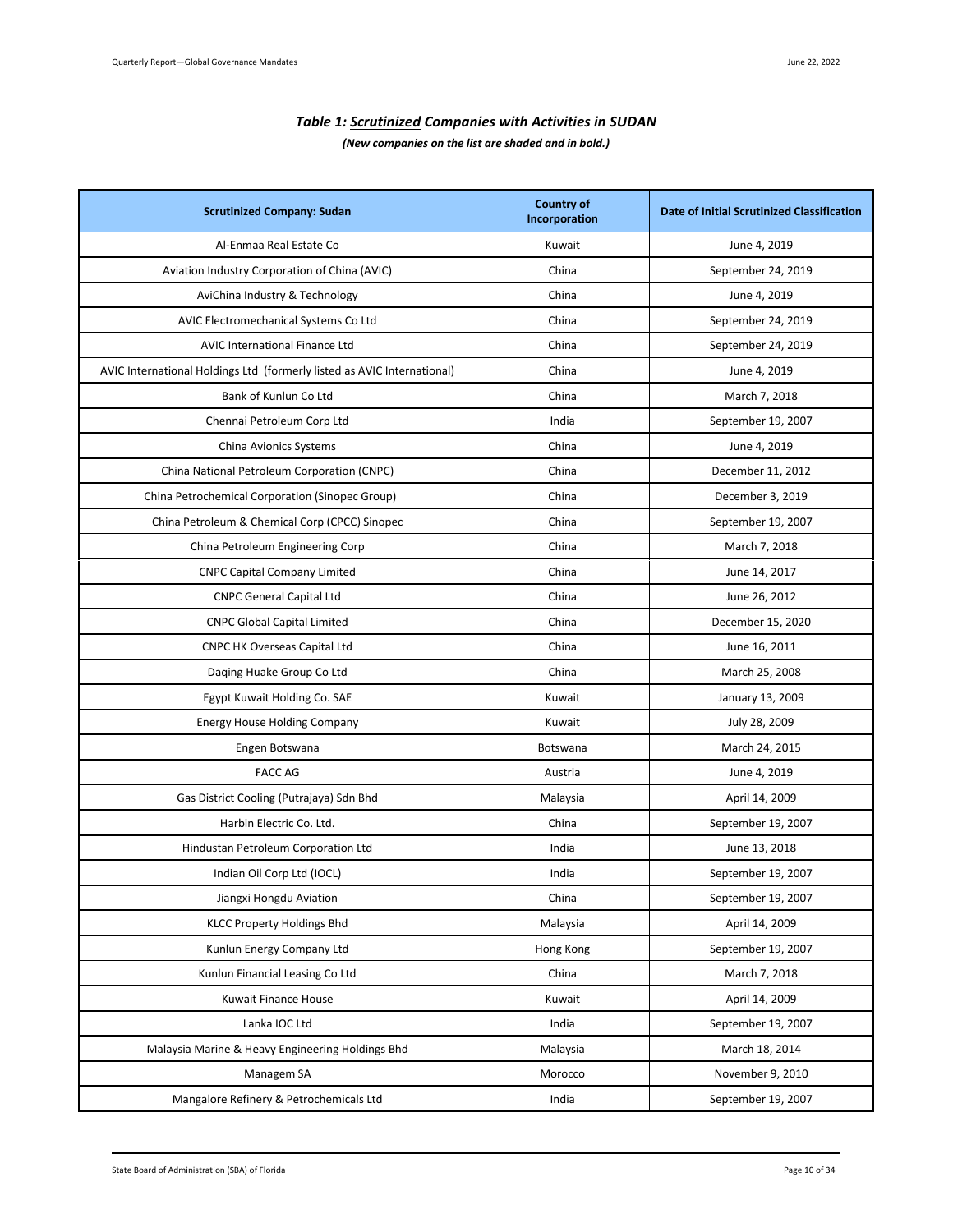| <b>Scrutinized Company: Sudan</b>             | <b>Country of</b><br>Incorporation | <b>Date of Initial Scrutinized Classification</b> |
|-----------------------------------------------|------------------------------------|---------------------------------------------------|
| MISC Bhd                                      | Malaysia                           | September 19, 2007                                |
| Oil India Ltd                                 | India                              | September 18, 2012                                |
| Oil & Natural Gas Corp (ONGC)                 | India                              | September 19, 2007                                |
| ONGC Videsh Limited (OVL)                     | India                              | March 18, 2014                                    |
| Orca Gold Inc.                                | Canada                             | December 9, 2014                                  |
| PetroChina                                    | China                              | September 19, 2007                                |
| Petroliam Nasional (Petronas)                 | Malaysia                           | September 19, 2007                                |
| Petronas Capital Limited                      | Malaysia                           | September 19, 2007                                |
| Petronas Chemicals Bhd                        | Malaysia                           | June 16, 2011                                     |
| Petronas Dagangan Bhd                         | Malaysia                           | September 19, 2007                                |
| Petronas Gas Berhad                           | Malaysia                           | September 19, 2007                                |
| Petronas Global Sukuk                         | Malaysia                           | August 2, 2016                                    |
| Putrajaya Management Sdn Bhd                  | Malaysia                           | March 18, 2014                                    |
| Sinopec Capital 2013 Ltd                      | China                              | September 24, 2013                                |
| Sinopec Century Bright Capital Investment Ltd | China                              | December 3, 2019                                  |
| Sinopec Engineering Group Co Ltd              | China                              | March 18, 2014                                    |
| Sinopec Group Overseas Development 2018 Ltd   | China                              | December 15, 2020                                 |
| Sinopec Group Overseas Development 2017 Ltd   | China                              | September 11, 2019                                |
| Sinopec Group Overseas Development 2016 Ltd   | China                              | August 2, 2016                                    |
| Sinopec Group Overseas Development 2015 Ltd   | China                              | December 15, 2020                                 |
| Sinopec Group Overseas Development 2014 Ltd   | China                              | March 7, 2018                                     |
| Sinopec Group Overseas Development 2013 Ltd   | China                              | March 18, 2014                                    |
| Sinopec Group Overseas Development 2012 Ltd   | China                              | March 7, 2018                                     |
| Sinopec Kantons Holdings Ltd                  | Bermuda                            | September 19, 2007                                |
| Sinopec Oilfield Equipment Corporation        | China                              | April 14, 2009                                    |
| Sinopec Oilfield Service Corp                 | China                              | March 25, 2008                                    |
| Sinopec Shanghai Petrochemical                | China                              | September 19, 2007                                |
| Societe Metallurgique D'imiter                | Morocco                            | November 9, 2010                                  |
| # of Sudan Scrutinized Companies              | 63                                 |                                                   |

# The following companies were **removed** from the **SUDAN Scrutinized List** during the quarter:

| <b>Removed Company</b>             | <b>Country of</b><br><b>Incorporation</b> |
|------------------------------------|-------------------------------------------|
| No companies removed this quarter. |                                           |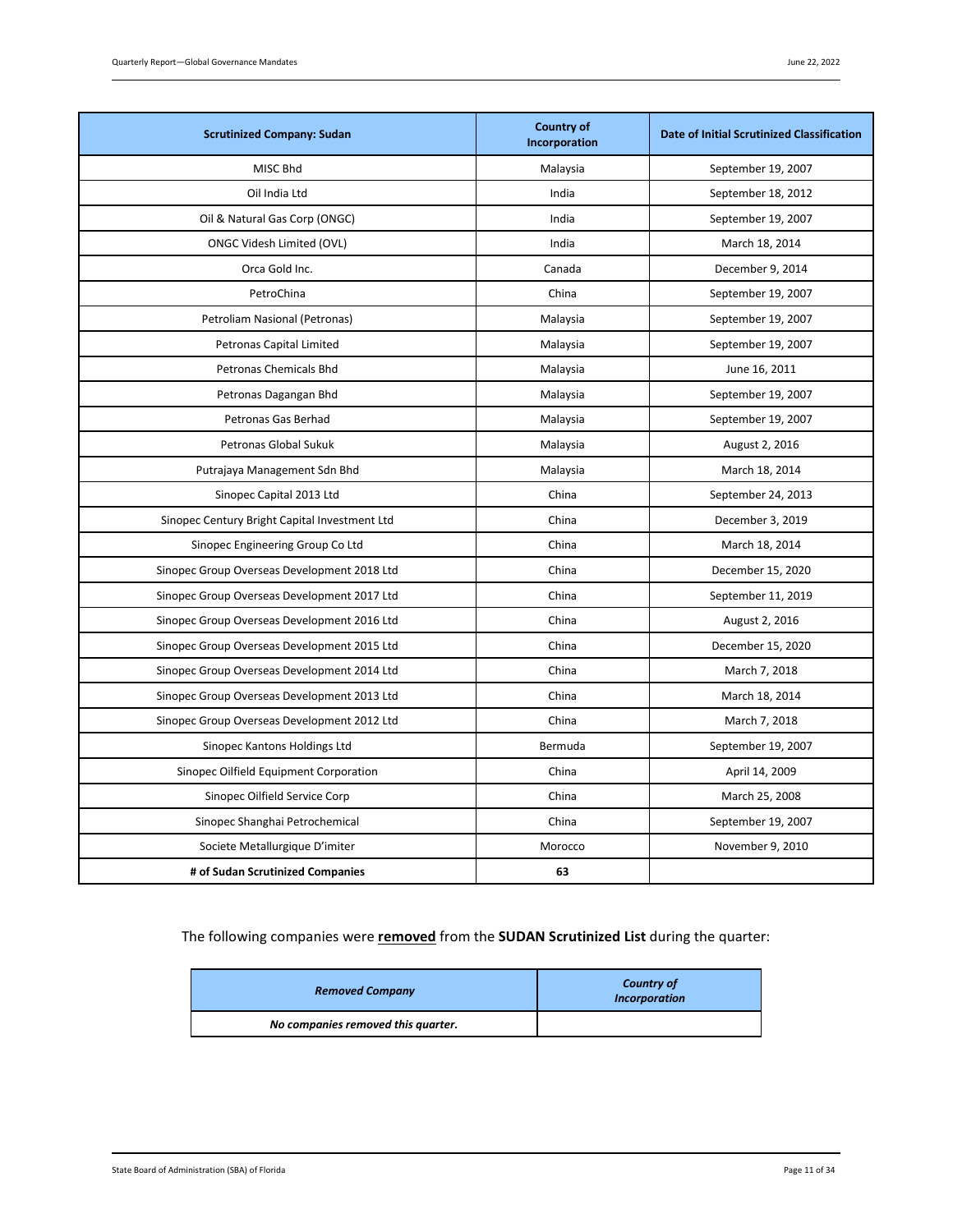<span id="page-11-0"></span>

| <b>Continued Examination Company: Sudan</b>                  | <b>Country of</b><br>Incorporation |
|--------------------------------------------------------------|------------------------------------|
| Bharat Heavy Electricals, Ltd                                | India                              |
| China Gezhouba Group Company Ltd                             | China                              |
| Dongfeng Motor Group Co Ltd                                  | China                              |
| Dongan Motor (aka Harbin Dongan Auto Engine)                 | China                              |
| Glencore Xstrata PLC                                         | Switzerland                        |
| Power Construction Corporation of China Ltd. (fka Sinohydro) | China                              |
| Shanghai Electric Group Co.                                  | China                              |
| # of Sudan Continued Examination Companies                   | 7                                  |

# *Table 2: Continued Examination Companies with Activities in SUDAN (New companies on the list are shaded and in bold.)*

The following companies were **removed** from the **SUDAN Continued Examination List** during the quarter:

| <b>Removed Company</b>             | <b>Country of</b><br><b>Incorporation</b> |
|------------------------------------|-------------------------------------------|
| No companies removed this quarter. |                                           |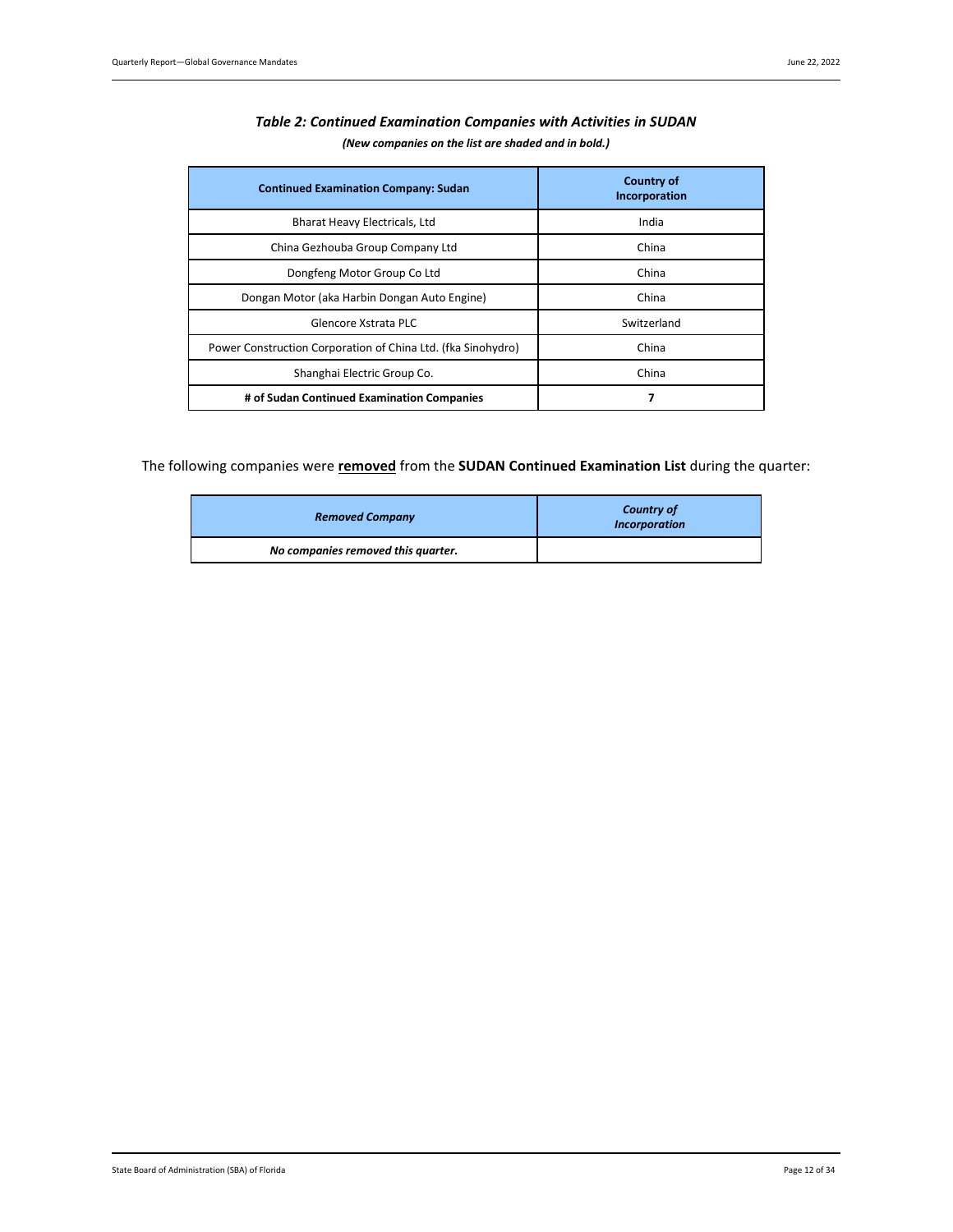| Table 3: Scrutinized Companies with Activities in the IRAN Petroleum Energy Sector |
|------------------------------------------------------------------------------------|
| New companies on the list are shaded and in bold.                                  |

<span id="page-12-0"></span>

| <b>Scrutinized Company: Iran</b>                 | <b>Country of</b><br>Incorporation | <b>Date of Initial Scrutinized Classification</b> |
|--------------------------------------------------|------------------------------------|---------------------------------------------------|
| Bank of Kunlun Co Ltd                            | China                              | March 7, 2018                                     |
| China BlueChemical Ltd.                          | China                              | March 19, 2013                                    |
| China National Petroleum Corporation (CNPC)      | China                              | December 11, 2012                                 |
| China Oilfield Services Ltd.                     | China                              | June 16, 2011                                     |
| China Petrochemical Corporation (Sinopec Group)  | China                              | December 3, 2019                                  |
| China Petroleum & Chemical Corp (CPCC) Sinopec   | China                              | September 19, 2007                                |
| China Petroleum Engineering Corp                 | China                              | March 7, 2018                                     |
| CNOOC Ltd.                                       | China                              | June 16, 2011                                     |
| CNOOC Curtis Funding No.1 Pty Ltd                | Australia                          | October 17, 2017                                  |
| CNOOC Energy Technology & Services Ltd           | China                              | June 15, 2021                                     |
| <b>CNOOC Finance Limited</b>                     | China                              | September 24, 2013                                |
| <b>CNOOC Nexen Finance</b>                       | Canada                             | October 17, 2017                                  |
| <b>CNPC Capital Company Limited</b>              | China                              | June 14, 2017                                     |
| <b>CNPC General Capital Ltd</b>                  | China                              | December 6, 2016                                  |
| <b>CNPC Global Capital Limited</b>               | China                              | December 15, 2020                                 |
| CNPC HK Overseas Capital Ltd.                    | China                              | June 16, 2011                                     |
| COSL Finance (BVI) Limited                       | China                              | September 24, 2013                                |
| <b>COSL Singapore Capital Ltd</b>                | Singapore                          | December 4, 2018                                  |
| Engen Botswana                                   | Botswana                           | March 24, 2015                                    |
| Gas District Cooling (Putrajaya) Sdn Bhd         | Malaysia                           | April 14, 2009                                    |
| Gazprom                                          | Russia                             | September 19, 2007                                |
| Gazprom Neft                                     | Russia                             | September 16, 2008                                |
| Gazprom Promgaz                                  | Russia                             | June 4, 2019                                      |
| <b>GPN Capital SA</b>                            | Luxembourg                         | June 4, 2019                                      |
| Hindustan Petroleum Corporation Ltd              | India                              | June 13, 2018                                     |
| Indian Oil Corp Ltd (IOCL)                       | India                              | September 19, 2007                                |
| KLCC Property Holdings Bhd                       | Malaysia                           | April 14, 2009                                    |
| Kunlun Energy Company Ltd.                       | Hong Kong                          | September 19, 2007                                |
| Kunlun Financial Leasing Co Ltd                  | China                              | March 7, 2018                                     |
| Malaysia Marine & Heavy Engineering Holdings Bhd | Malaysia                           | March 18, 2014                                    |
| Mangalore Refinery & Petrochemicals Ltd.         | India                              | March 19, 2013                                    |
| MISC Bhd                                         | Malaysia                           | September 19, 2007                                |
| Mosenergo                                        | Russia                             | September 16, 2008                                |
| Oil & Natural Gas Corp (ONGC)                    | India                              | September 19, 2007                                |
| <b>ONGC Videsh Limited (OVL)</b>                 | India                              | March 18, 2014                                    |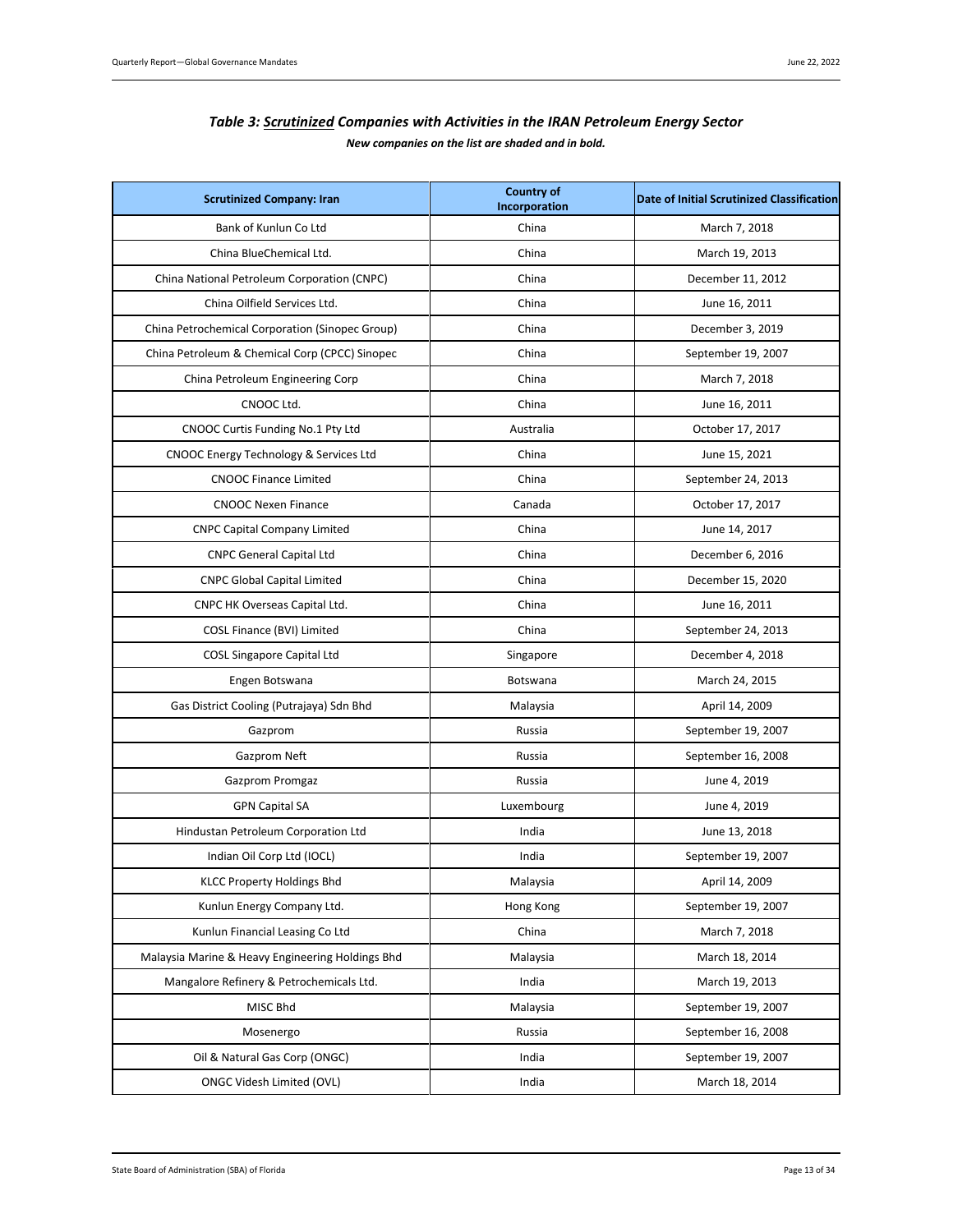| <b>Scrutinized Company: Iran</b>              | <b>Country of</b><br>Incorporation | <b>Date of Initial Scrutinized Classification</b> |
|-----------------------------------------------|------------------------------------|---------------------------------------------------|
| PetroChina                                    | China                              | September 19, 2007                                |
| Petroliam Nasional (Petronas)                 | Malaysia                           | September 19, 2007                                |
| <b>Petronas Capital Limited</b>               | Malaysia                           | September 19, 2007                                |
| Petronas Chemicals Bhd                        | Malaysia                           | June 16, 2011                                     |
| Petronas Dagangan Bhd                         | Malaysia                           | September 19, 2007                                |
| Petronas Gas Berhad                           | Malaysia                           | September 19, 2007                                |
| Petronas Global Sukuk                         | Malaysia                           | August 2, 2016                                    |
| Putrajaya Management Sdn Bhd                  | Malaysia                           | March 18, 2014                                    |
| Sinopec Capital 2013 Ltd.                     | China                              | March 18, 2014                                    |
| Sinopec Century Bright Capital Investment Ltd | China                              | December 3, 2019                                  |
| Sinopec Engineering Group Co Ltd.             | China                              | March 18, 2014                                    |
| Sinopec Group Overseas Development 2018 Ltd   | China                              | December 15, 2020                                 |
| Sinopec Group Overseas Development 2017 Ltd   | China                              | September 11, 2019                                |
| Sinopec Group Overseas Development 2016 Ltd   | China                              | August 2, 2016                                    |
| Sinopec Group Overseas Development 2015 Ltd   | China                              | December 15, 2020                                 |
| Sinopec Group Overseas Development 2014 Ltd   | China                              | March 7, 2018                                     |
| Sinopec Group Overseas Development 2013 Ltd   | China                              | March 18, 2014                                    |
| Sinopec Group Overseas Development 2012 Ltd   | China                              | March 7, 2018                                     |
| Sinopec Kantons Holdings Ltd.                 | Bermuda                            | September 19, 2007                                |
| Sinopec Oilfield Equipment Corporation        | China                              | September 29, 2015                                |
| Sinopec Oilfield Service Corp                 | China                              | March 25, 2008                                    |
| Sinopec Shanghai Petrochemical                | China                              | September 19, 2007                                |
| Territorial Generating Company No 1           | Russia                             | June 4, 2019                                      |
| # of Iran Scrutinized Companies               | 58                                 |                                                   |

# The following companies were **removed** from the **IRAN Scrutinized List** during the quarter:

| <b>Removed Company</b>             | <b>Country of</b><br><b>Incorporation</b> |
|------------------------------------|-------------------------------------------|
| No companies removed this quarter. |                                           |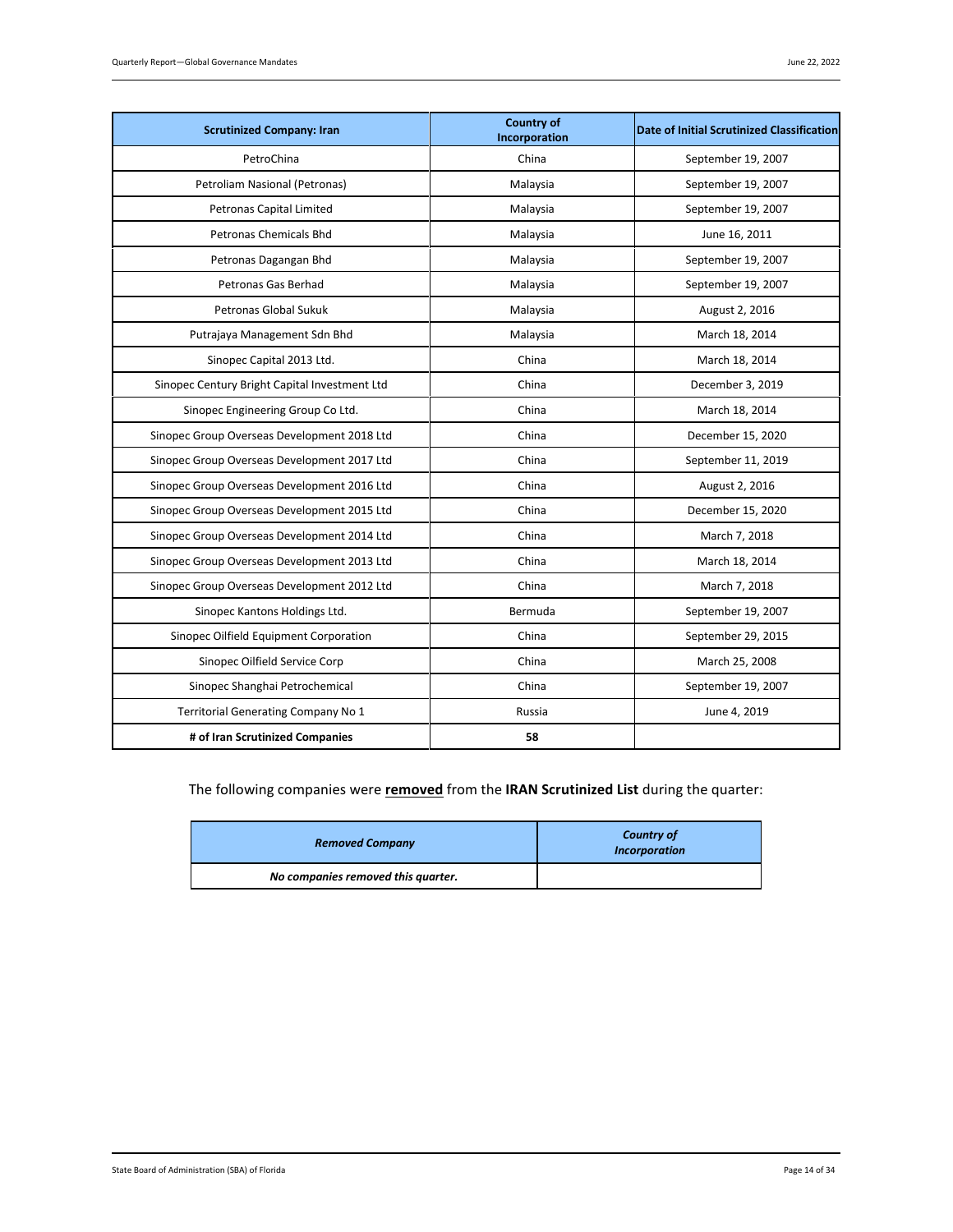# <span id="page-14-0"></span>*Table 4: Continued Examination Companies with Petroleum Energy Activities in IRAN New companies on the list are shaded and in bold.*

| <b>Continued Examination Company: Iran</b>                                | <b>Country of</b><br>Incorporation |
|---------------------------------------------------------------------------|------------------------------------|
| China Nonferrous Metal Industry's Foreign Engineering and<br>Construction | China                              |
| GS Engineering & Construction Corp.                                       | South Korea                        |
| <b>GS Holdings</b>                                                        | South Korea                        |
| Petronet LNG Ltd.                                                         | India                              |
| # of Iran Continued Examination Companies                                 | 4                                  |

# The following companies were **removed** from the **IRAN Continued Examination List** during the quarter:

| <b>Removed Company</b>            | <b>Country of</b><br><b>Incorporation</b> |  |
|-----------------------------------|-------------------------------------------|--|
| No Companies Removed this Quarter |                                           |  |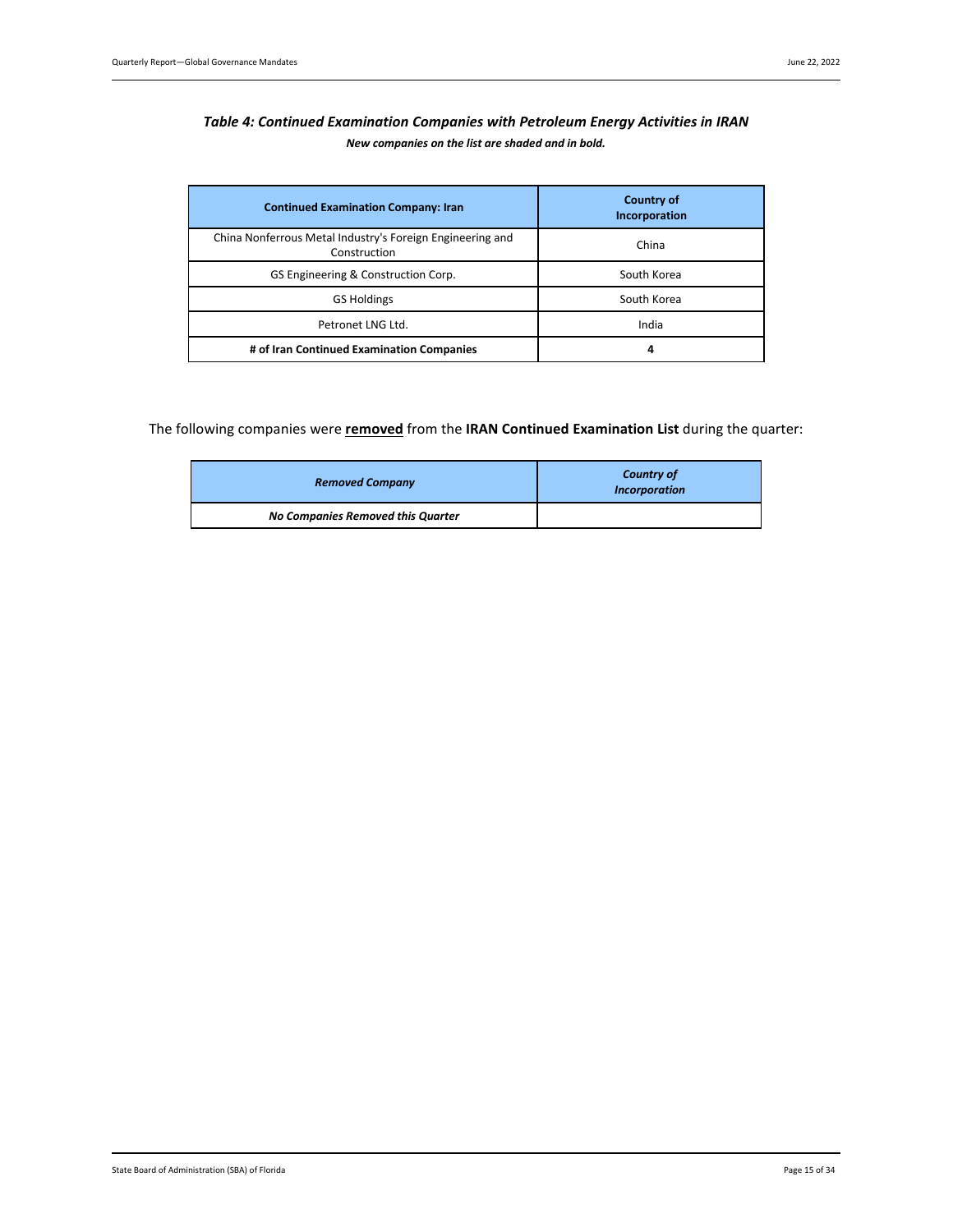### *Table 5: Correspondence & Engagement Efforts with Scrutinized Companies*

<span id="page-15-0"></span>In accordance with Section 215.473(3)(a), F.S., the SBA began to engage companies on the September 19, 2007 Scrutinized Company lists. The SBA sent letters to each Scrutinized Company that was owned and held as of September 19, 2007, per the requirements of the law.

The SBA also sent written communication to other scrutinized firms since the initial company engagement effort in September 2007. Each letter encouraged the company to cease any active business operations within 90 days or convert such operations to inactive status to avoid qualifying for divestment by the SBA. In addition, the SBA sent a second letter to scrutinized companies on January 25, 2008, again requesting companies to provide all information necessary to avoid divestment.

On September 30, 2008, the SBA sent a follow-up letter to all Scrutinized Companies. Although, these companies are no longer held by the SBA, the September 30, 2008 letter was intended to once again provide notice of the requirements of the PFIA. Since our original correspondence, several companies on the scrutinized list have replied with valuable information. Each company's response and classification status is summarized below. Any company that responded to the SBA's written correspondence is highlighted in blue text.

| Company                                                             | <b>Company Responsive to</b><br><b>SBA Communications</b> | <b>Status</b>                                     |
|---------------------------------------------------------------------|-----------------------------------------------------------|---------------------------------------------------|
| <b>ABB</b>                                                          | <b>Yes; January 29, 2009</b>                              | Removed from Sudan Scrutinized List               |
| <b>Alstom</b>                                                       | Yes; October 1, 2007 and<br>October 25, 2011              | Removed from Sudan Scrutinized and CE Lists       |
| <b>Bharat Heavy Electricals Limited</b>                             | Yes; October 4, 2007                                      | Moved to Sudan Continued Examination List         |
| <b>Bow Valley Energy</b>                                            | <b>Yes; October 22, 2008</b>                              | Removed from Iran Scrutinized List                |
| Chennai Petroleum Corporation Limited                               | Yes; October 16, 2008                                     | <b>Sudan Scrutinized Classification Continues</b> |
| China Petroleum & Chemical Corp (Sinopec)                           | No                                                        | Iran & Sudan Scrutinized Classification Continues |
| <b>CNOOC Ltd</b>                                                    | Yes; October 28, 2008                                     | <b>Iran Scrutinized Classification Continues</b>  |
| Daelim Industrial Co Ltd.                                           | Yes, November 13, 2018                                    | Removed from Iran Scrutinized List                |
| Dongfeng Motor Group Co. Ltd.                                       | <b>No</b>                                                 | Moved to Sudan Continued Examination List         |
| <b>Electricity Generating Public Co</b>                             | No                                                        | Removed from Sudan Scrutinized List               |
| <b>ENI</b>                                                          | Yes; February 13, 2008 and<br>May 13, 2011                | Removed from Iran Scrutinized and CE Lists        |
| GAIL (India) Limited, aka GAIL Ltd.                                 | Yes; October 5, 2010                                      | Removed from Iran Scrutinized and CE Lists        |
| Gazprom                                                             | Yes; November 1, 2007 and<br>August 18, 2014              | Iran Scrutinized Classification Continues         |
| <b>Gazprom Neft</b>                                                 | <b>Yes; August 15, 2013</b>                               | Iran Scrutinized as subsidiary of Gazprom         |
| Harbin Electric Co.<br>(fka Harbin Power Equipment)                 | No                                                        | <b>Sudan Scrutinized Classification Continues</b> |
| Indian Oil Corp Ltd (IOCL)                                          | No                                                        | Iran & Sudan Scrutinized Classification Continues |
| <b>Inpex Corp.</b>                                                  | Yes; October 15, 2007 and<br>July 11, 2011                | Removed from Iran Scrutinized List                |
| <b>Kencana Petroleum</b>                                            | <b>Yes; October 31, 2008</b>                              | Removed from Sudan Scrutinized and CE Lists       |
| Korea Electric Power (and subsidiaries, KEPCO<br>Plant/Korea Plant) | Yes; December 27, 2011                                    | Removed from Sudan Scrutinized List               |
| Kunlun Energy Company Ltd.<br>(fka: CNPC Hong Kong Limited)         | Yes; October 5, 2007 and<br>May 24, 2008                  | Iran & Sudan Scrutinized Classification Continues |
| Lukoil OAO                                                          | Yes; October 8, 2007                                      | Removed from Iran Scrutinized and CE Lists        |
| <b>Lundin Petroleum AB</b>                                          | <b>Yes; October 17, 2008</b>                              | Removed from Sudan Scrutinized List               |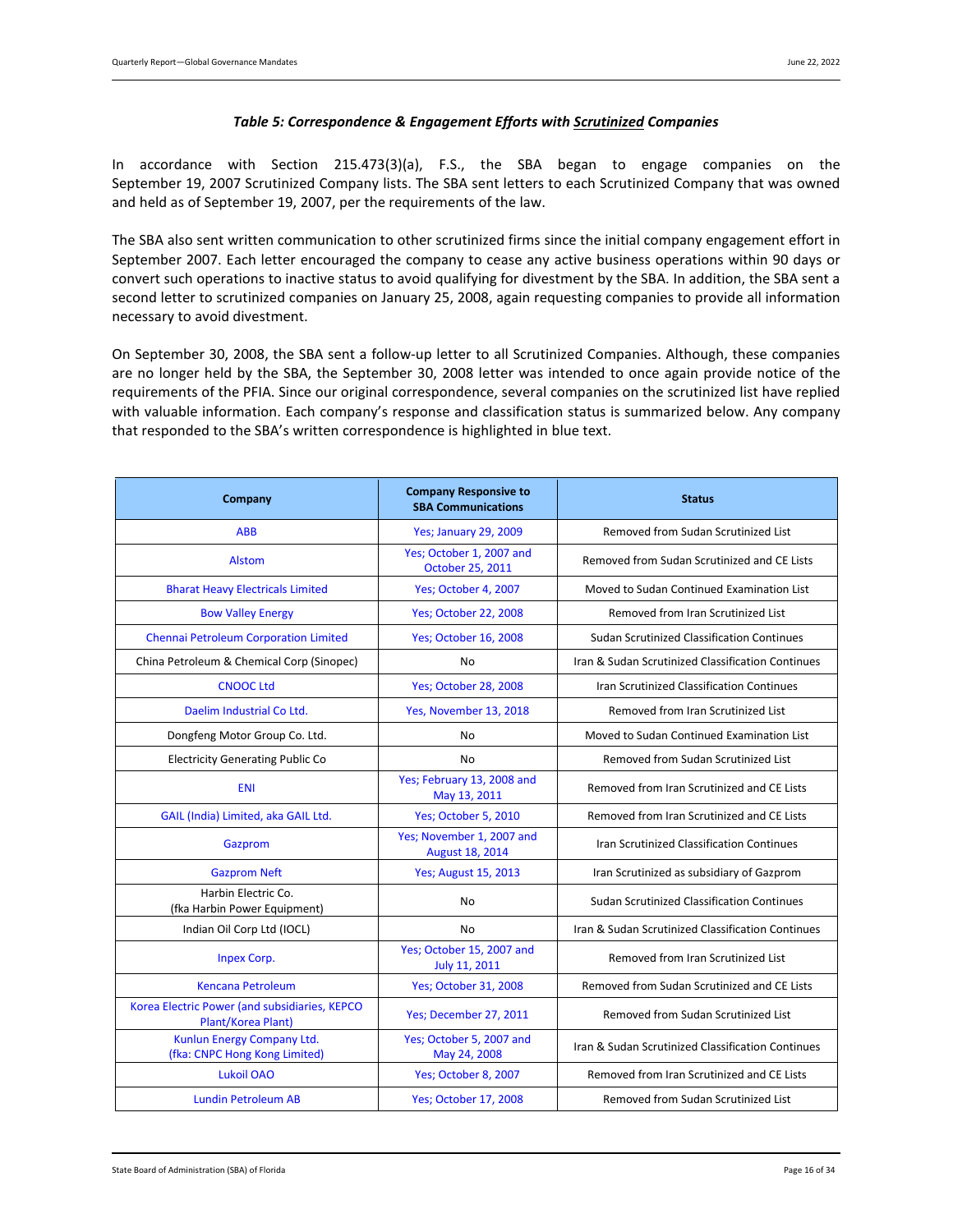| Company                                                    | <b>Company Responsive to</b><br><b>SBA Communications</b> | <b>Status</b>                                     |
|------------------------------------------------------------|-----------------------------------------------------------|---------------------------------------------------|
| Lundin International SA                                    | No                                                        | Removed from Sudan Scrutinized List               |
| Malaysia Marine & Heavy Engineering Holdings<br><b>Bhd</b> | Yes; November 14, 2014                                    | Iran & Sudan Scrutinized Classification Continues |
| Mangalore Refinery & Petrochemicals Ltd                    | <b>Yes</b> ; March 8, 2013                                | Iran & Sudan Scrutinized Classification Continues |
| <b>MISC Bhd</b>                                            | Yes; August 23, 2018; Jan 10, 2019;<br>May 16, 2022       | Iran & Sudan Scrutinized Classification Continues |
| <b>Norsk Hydro</b>                                         | Yes; November 30,2007                                     | Removed from Iran Scrutinized List                |
| Oil & Natural Gas Corp (ONGC)                              | Yes; July 23, 2014                                        | Iran & Sudan Scrutinized Classification Continues |
| <b>OMV AG</b>                                              | Yes; November 6, 2007 and<br>April 14, 2010               | Removed from Iran Scrutinized and CE Lists        |
| PetroChina                                                 | Yes; December 22, 2008                                    | Iran & Sudan Scrutinized Classification Continues |
| Petroleo Brasileiro (Petrobras)                            | <b>Yes</b> ; January 13, 2010                             | Removed from Iran Scrutinized List                |
| <b>Petroliam Nasional (Petronas)</b>                       | Yes; July 6, 2015                                         | Iran & Sudan Scrutinized Classification Continues |
| Putrajaya Management Sdn Bhd                               | Yes; September 5, 2014                                    | Iran & Sudan Scrutinized Classification Continues |
| <b>Ranhill Bhd</b>                                         | <b>Yes; October 22, 2008</b>                              | Removed from Sudan Scrutinized List               |
| <b>Repsol YPF</b>                                          | Yes; October 15, 2007;<br>January 2013                    | Removed from Iran Scrutinized and CE Lists        |
| <b>Royal Dutch Shell PLC</b>                               | Yes; October 5, 2007; January 27,<br>2011; April 13, 2011 | Removed from Iran Scrutinized and CE Lists        |
| <b>Sinopec Century Bright Capital</b>                      | <b>Yes</b> ; June 4, 2020                                 | Iran & Sudan Scrutinized Classification Continues |
| Sinopec Kantons Holdings Ltd.                              | No                                                        | Iran & Sudan Scrutinized Classification Continues |
| Sinopec Shanghai Petrochemical Company                     | No                                                        | Iran & Sudan Scrutinized Classification Continues |
| <b>Snam Rete Gas</b>                                       | Yes; October 9, 2008                                      | Removed from Iran Scrutinized Classification      |
| Statoil ASA (fka: StatoilHydro)                            | Yes; February 4, 2008; January 24,<br>2011; June 16, 2011 | Removed from Iran Scrutinized and CE Lists        |
| <b>Total Capital</b>                                       | Yes; January 26, 2011 and<br>April 25, 2011               | Removed from Iran Scrutinized and CE Lists        |
| <b>Total SA</b>                                            | Yes; October 12, 2007; October 29<br>2010; April 25, 2011 | Removed from Iran Scrutinized List                |
| Wärtsilä Oyj                                               | Yes; December 4, 2007                                     | Moved to Sudan Continued Examination List         |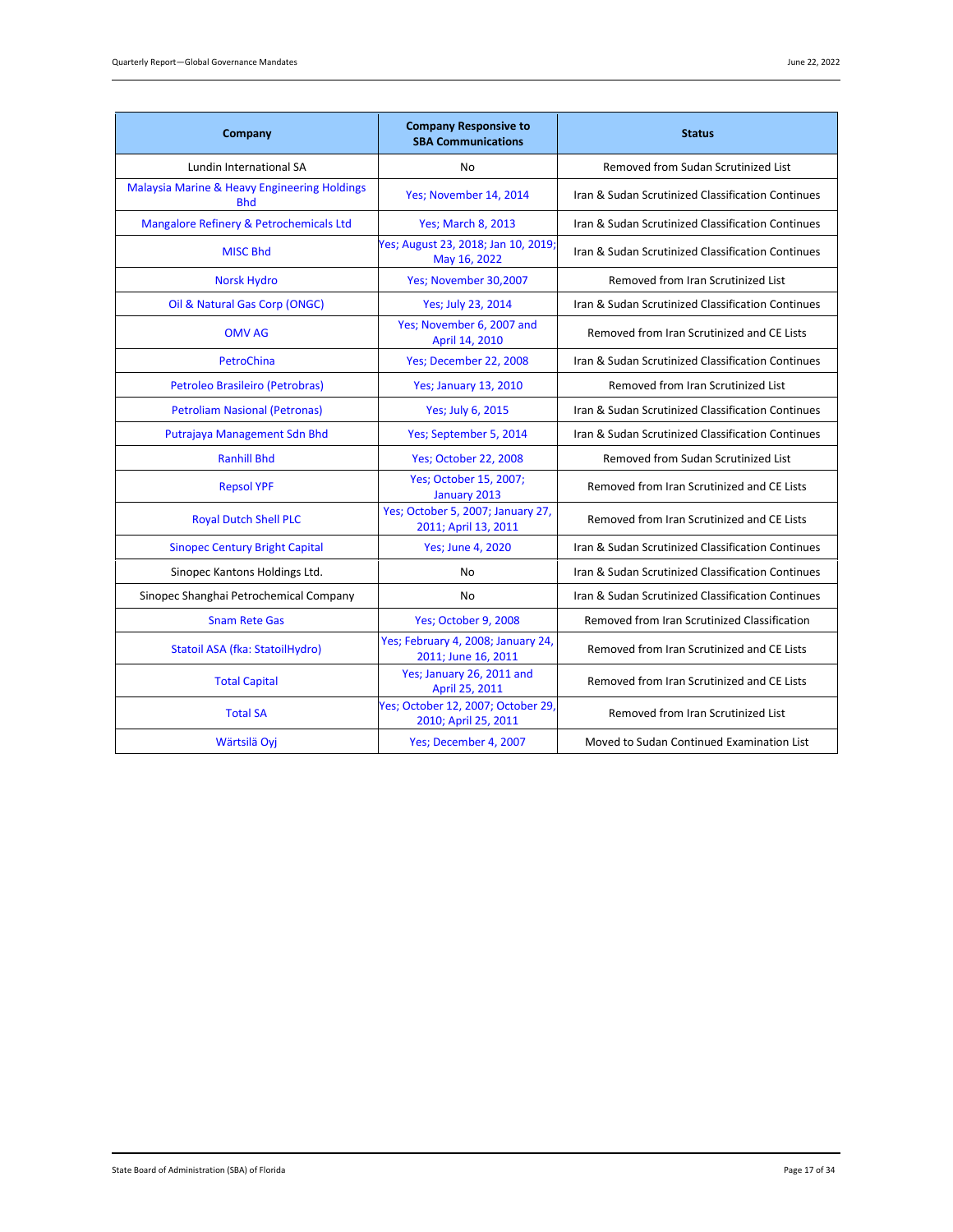#### *Table 6: Correspondence & Engagement Efforts with Continued Examination Companies*

<span id="page-17-0"></span>In addition to Scrutinized Companies, the SBA engaged companies on our initial September 19, 2007 Continued Examination company lists. The SBA also sent written communication to firms added to the Continued Examination list since the initial company engagement effort in September 2007. Such companies were asked to provide information to the SBA in order to assist us in determining the extent of their activities, if any, in Sudan and Iran. The SBA sent a follow-up letter to all companies on September 30, 2008. Each company's response and classification is summarized below. Any company that responded to the SBA's written correspondence is highlighted in blue text.

| Company                                            | <b>Company Responsive to SBA</b><br><b>Communications</b> | <b>Continued Examination</b><br><b>Status</b> |  |
|----------------------------------------------------|-----------------------------------------------------------|-----------------------------------------------|--|
| Actividades de Construccion y Servicios S.A. (ACS) | No                                                        | Removed from Iran List                        |  |
| <b>Aggreko PLC</b>                                 | <b>Yes; January 28, 2008</b>                              | Removed from Iran List                        |  |
| <b>Air Liquide</b>                                 | Yes; November 30, 2007<br><b>January 28, 2008</b>         | Removed from Iran List                        |  |
| Aker Solutions ASA (fka Aker Kvaerner ASA)         | No                                                        | Removed from Iran List                        |  |
| <b>AREF Investment Group</b>                       | No                                                        | Removed from Sudan List                       |  |
| <b>Areva SA</b>                                    | <b>Yes; October 27, 2008</b><br>December 29, 2009         | Removed from Sudan List                       |  |
| <b>Bauer Aktiengesellschaft</b>                    | <b>Yes; March 13, 2008</b>                                | Removed from Sudan List                       |  |
| <b>BG Group</b>                                    | Yes; November 23, 2007                                    | Removed from Iran List                        |  |
| <b>Bharat Electronics Limited</b>                  | No                                                        | Removed from Sudan CE List                    |  |
| <b>Bollore Group</b>                               | No                                                        | Removed from Sudan CE                         |  |
| <b>Costain Group PLC</b>                           | Yes; November 5, 2007                                     | Removed from Iran List                        |  |
| Daelim Industrial Co Ltd.                          | Yes, November 13, 2018                                    | Removed from Iran List                        |  |
| Engineers India Ltd.                               | Yes; October 16, 2008;<br>September 9, 2010               | Removed from Iran CE List                     |  |
| <b>Essar Oil</b>                                   | Yes; January 9, 2009                                      | Removed from Iran List                        |  |
| Finmeccanica SpA                                   | No                                                        | Removed from Sudan List                       |  |
| Glencore Xstrata PLC                               | Yes; September 20, 2010                                   | <b>Sudan CE Classification Continues</b>      |  |
| <b>GVA Consultants</b>                             | Yes; September 26, 2007<br>September 30, 2010             | Removed from Iran CE List                     |  |
| <b>ICSA India Limited</b>                          | No                                                        | Removed from Sudan List                       |  |
| <b>INA-Industrija Nafte DD Zagreb</b>              | Yes; April 15, 2014                                       | Removed from Iran List                        |  |
| <b>Itochu Corp</b>                                 | Yes; May 9, 2008                                          | Removed from Iran List                        |  |
| <b>JGC Corp</b>                                    | Yes; October 1, 2007                                      | Removed from Iran List                        |  |
| La Mancha Resources                                | <b>Yes; October 21, 2008</b>                              | Removed from Sudan List                       |  |
| <b>Linde AG</b>                                    | Yes; November 14, 2007                                    | Removed from Iran List                        |  |
| Liquefied Natural Gas LNGL                         | <b>No</b>                                                 | Removed from Iran List                        |  |
| Mitsubishi Heavy Industries Ltd.                   | <b>Yes; October 26, 2007</b>                              | Removed from Iran List                        |  |
| Mitsui & Co.                                       | Yes; October 17, 2007                                     | Removed from Iran List                        |  |
| Mitsui Engineering & Shipbuilding                  | Yes; November 21, 2007<br>December 18, 2007               | Removed from Iran and Sudan Lists             |  |
| MMC Bhd                                            | No                                                        | Removed from Sudan List                       |  |
| Nam Fatt                                           | No                                                        | Removed from Sudan List                       |  |
| PT Citra Tubindo Tbk.                              | Yes; September 27, 2010                                   | Removed from Iran CE List                     |  |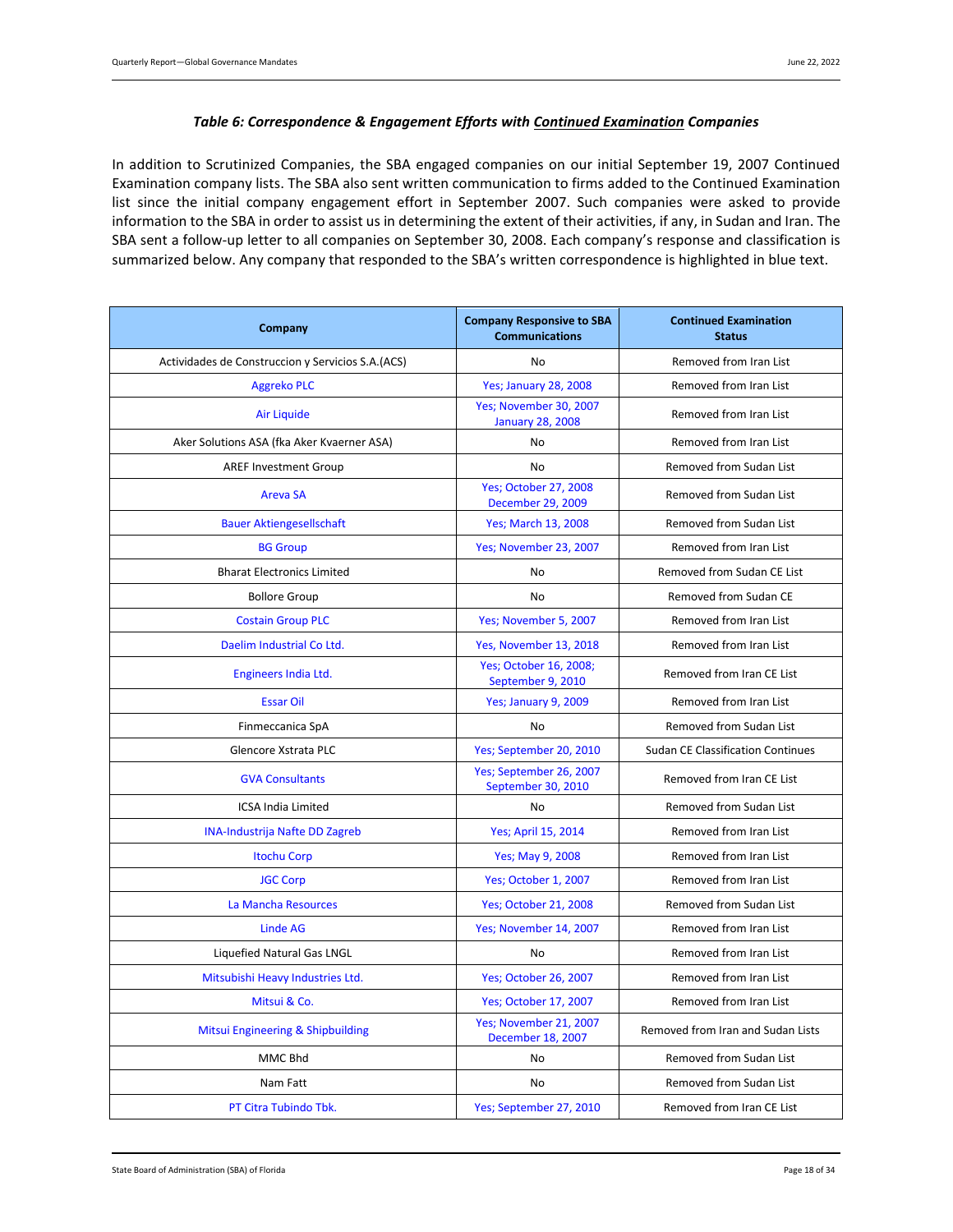| Company                                                                | <b>Company Responsive to SBA</b><br><b>Communications</b>                                                                        | <b>Continued Examination</b><br><b>Status</b>                                                                               |
|------------------------------------------------------------------------|----------------------------------------------------------------------------------------------------------------------------------|-----------------------------------------------------------------------------------------------------------------------------|
| <b>PTT Public Company Limited</b>                                      | Yes; October 1, 2010                                                                                                             | Removed from Sudan CE List                                                                                                  |
| <b>Saipem SpA</b>                                                      | Yes; December 12, 2007                                                                                                           | Removed from Iran Lists                                                                                                     |
| Samsung Engineering Co. Ltd.                                           | No                                                                                                                               | Removed from Iran CE List                                                                                                   |
| Samsung Heavy Industries Co. Ltd.                                      | No                                                                                                                               | Removed from Iran List                                                                                                      |
| Sasol Ltd.                                                             | Yes; May 25, 2010<br>September 29, 2010                                                                                          | Removed from Iran CE List                                                                                                   |
| <b>Seadrill Ltd</b>                                                    | Yes; September 20, 2010                                                                                                          | Removed from Sudan CE List                                                                                                  |
| <b>Siam Cement Group (SCG)</b>                                         | Yes; September 24, 2010                                                                                                          | Removed from Iran CE List                                                                                                   |
| <b>Schlumberger Limited NV</b>                                         | <b>Yes: October 19, 2007</b>                                                                                                     | Removed from Iran and Sudan Lists                                                                                           |
| <b>Siam Cement PCL</b>                                                 | <b>Yes</b> ; October 21, 2008                                                                                                    | Removed from Iran CE List                                                                                                   |
| <b>Siemens AG</b>                                                      | <b>Yes; October 22, 2009</b><br><b>October 8, 2010</b><br>November 7, 2018; March 2019<br>June 2019; July 2019; February<br>2021 | Added to Sudan Scrutinized List on 6/4/19.<br>Removed from Sudan Scrutinized List on<br>7/12/19 and Sudan CE List on 3/9/21 |
| SNC - Lavalin Group Inc.                                               | Yes; September 25, 2007                                                                                                          | Removed from Iran List                                                                                                      |
| Sudan Telecommunications (Sudatel)                                     | <b>No</b>                                                                                                                        | Removed from Sudan CE Classification                                                                                        |
| <b>Technip</b>                                                         | Yes; April 30, 2010 and<br>November 30, 2010                                                                                     | Removed from Iran CE Classification                                                                                         |
| The Weir Group PLC                                                     | Yes; November 16, 2007                                                                                                           | Removed from Iran and Sudan Lists                                                                                           |
| <b>Total SA</b>                                                        | <b>Yes</b> ; October 12, 2007                                                                                                    | Removed from Sudan CE Classification                                                                                        |
| Trevi-Finanziaria Industriale S.p.A.                                   | Yes; September 17, 2010                                                                                                          | Removed from Iran CE List                                                                                                   |
| Weatherford International, Ltd.                                        | No                                                                                                                               | Removed from Sudan List                                                                                                     |
| <b>Welspun Corp. Limited</b><br>(fka Welspun-Gujarat Stahl Rohen Ltd.) | Yes; September 24, 2010                                                                                                          | Removed from Iran CE List                                                                                                   |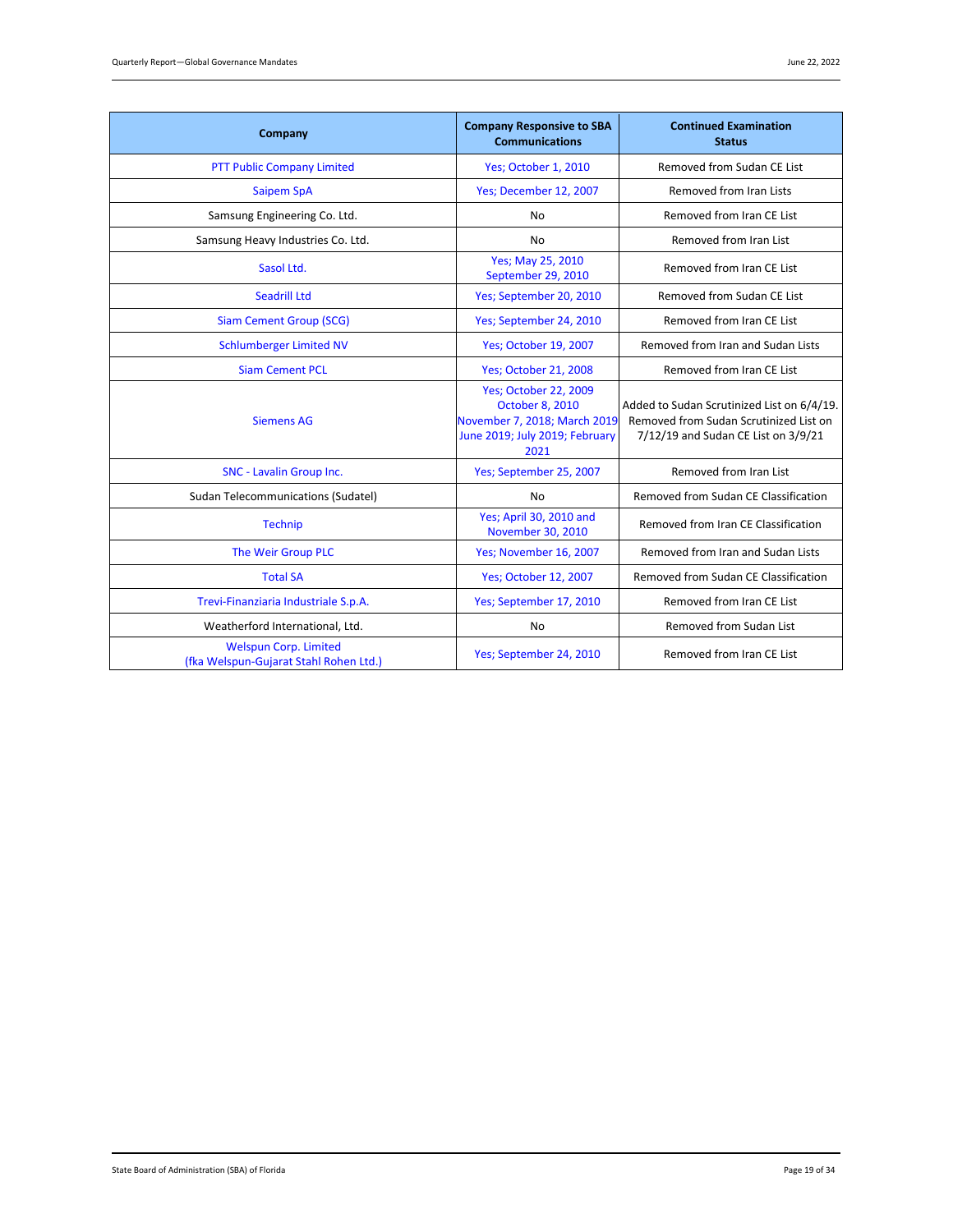### *Key Dates for PFIA Activities*

<span id="page-19-0"></span>**June 8, 2007 —** Legislation's effective date, upon becoming a law.

August 6, 2007 – SBA letter to state agencies requesting data on all publicly traded securities held directly by the State.

**August 20, 2007 —** First of two letters to investment managers providing written notice of PFIA enactment and amendment to Schedule B of investment management contracts.

**September 19, 2007 —** SBA assembles initial Scrutinized Companies lists for Sudan and Iran.

**September 20, 2007 —** SBA engages companies classified as either Scrutinized or needing Continued Examination through written correspondence, subsequent conference calls and additional communication. SBA disclosed the Scrutinized Companies lists on its website, including reporting of all equities held by direct State of Florida governmental entities.

**September 21, 2007 —** Second of two letters to investment managers providing Scrutinized Companies lists.

**October 16, 2007 —** SBA formally submits the Scrutinized Companies lists to the Florida Legislature and the United States Special Envoy to Sudan, and continues to do so every quarter.

**November 30, 2007 —** SBA sends notification via email to any owned scrutinized company that has not responded to initial written correspondence. Similar notification was sent to each company classified as needing continued examination.

**January 25, 2008** — SBA sends additional notice of divestment and request for information to all Scrutinized Companies, with emphasis to companies that have been unresponsive to the SBA's prior request for the necessary information.

**July 1, 2008** — In March 2008, the SBA developed a policy approach directing all affected managers to sell their remaining PFIA related holdings no later than July 1, 2008, approximately three months earlier than the statutory deadline of September 18, 2008.

**September 18, 2008** — Statutory deadline for the SBA to complete divestment of *initial* Scrutinized Companies (i.e., within 12 months of their initial appearance on the September 19, 2007 list), if they do not stop scrutinized active business operations. **March 1, 2010** — Deadline for the SBA to identify and offer at least one terror-free investment product for the FRS Investment Plan (Defined Contribution).

**Quarterly Reporting** — SBA provides quarterly updates to the Scrutinized Companies lists for Sudan and Iran, including a summary of engagement activities. PFIA quarterly reports have been issued on the following dates:

**September 19, 2007 December 18, 2007 March 25, 2008 June 10, 2008 September 16, 2008 January 13, 2009 April 14, 2009 July 28, 2009 October 27, 2009 January 26, 2010 April 27, 2010 July 29, 2010 November 9, 2010 February 22, 2011 June 16, 2011 September 20, 2011 December 6, 2011 March 20, 2012 June 26, 2012 September 18, 2012**

**December 11, 2012 March 19, 2013 June 25, 2013 September 24, 2013 December 10, 2013 March 18, 2014 June 17, 2014 September 23, 2014 December 9, 2014 March 24, 2015 June 23, 2015 September 29, 2015 December 8, 2015 March 29, 2016 August 2, 2016 December 6, 2016 March 14, 2017 June 14, 2017 October 17, 2017 December 13, 2017**

**March 7, 2018 June 13, 2018 September 11, 2018 December 4, 2018 January 29, 2019 June 4, 2019 July 12, 2019 September 24, 2019 December 3, 2019 May 28, 2020 September 22, 2020 December 15, 2020 March 9, 2021 June 15, 2021 September 21, 2021 December 20, 2021 March 29, 2022 June 22, 2022**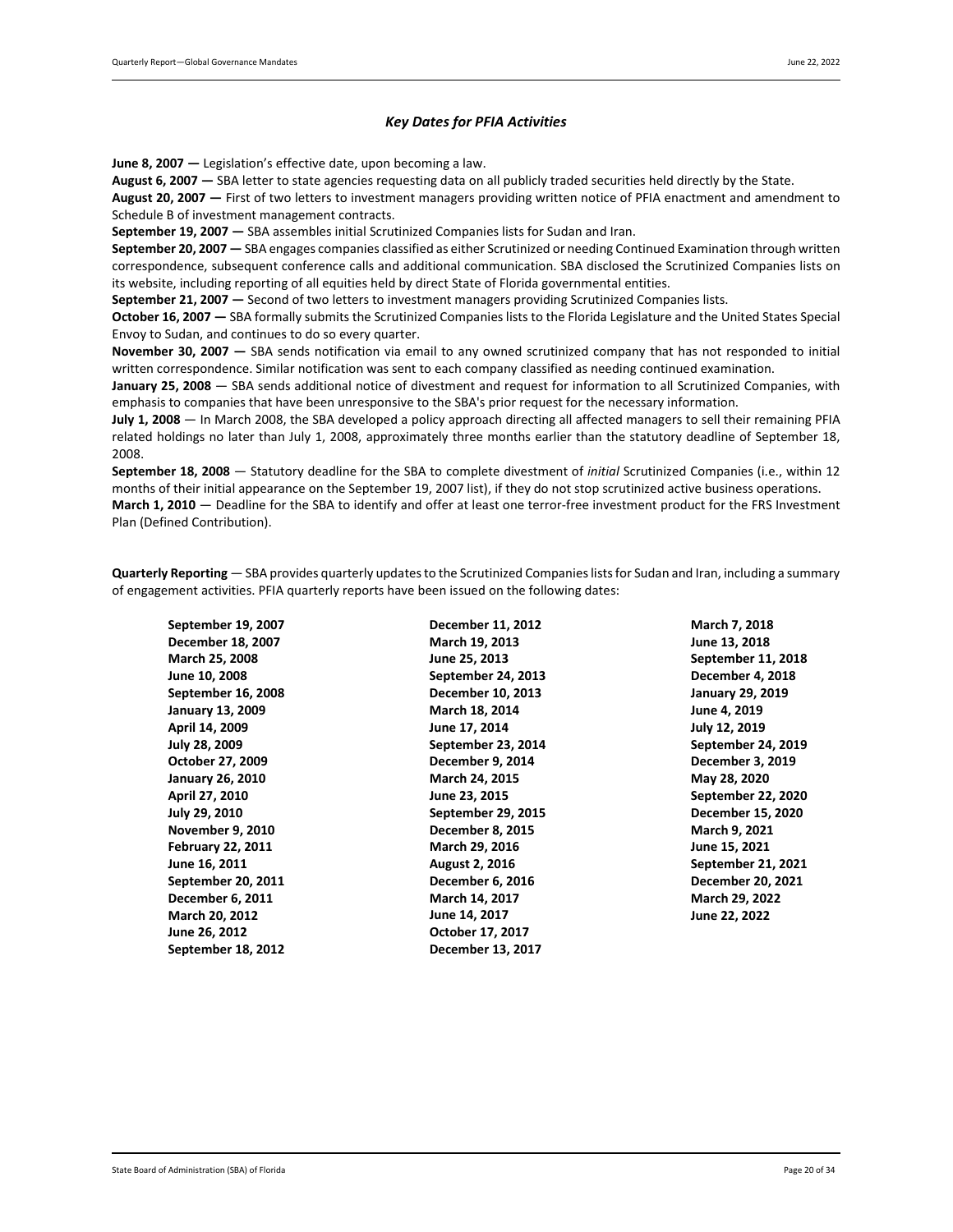### <span id="page-20-0"></span>*Summary of Investments Sold, Redeemed, Divested or Withdrawn*

In accordance with the PFIA, the SBA must divest all holdings of any scrutinized companies within 12 months of their original appearance on the prohibited securities list. External managers are contractually responsible for administering investments in accordance with restrictions set forth by the SBA, including the prohibited securities list of the PFIA. Historical divestment transaction data is contained in prior PFIA Quarterly Reports. The table below presents the cumulative market capitalization of scrutinized companies divested by the SBA since the PFIA's inception:

| <b>Cumulative Divestment</b>                                  |                    |  |  |  |
|---------------------------------------------------------------|--------------------|--|--|--|
| Royal Dutch Shell**                                           | \$215,784,700.79   |  |  |  |
| Total SA**                                                    | \$214,536,015.45   |  |  |  |
| Petroleo Brasileiro SA (Petrobras) **                         | \$206,135,264.10   |  |  |  |
| $ENI**$                                                       | \$141,403,034.78   |  |  |  |
| <b>CNOOC Ltd</b>                                              | \$131,737,735.86   |  |  |  |
| Gazprom (a.k.a. OAO Gazprom)                                  | \$71,275,453.14    |  |  |  |
| Alstom**                                                      | \$65,897,698.67    |  |  |  |
| Repsol YPF**                                                  | \$53,420,179.87    |  |  |  |
| Statoil ASA** (fka: StatoilHydro)                             | \$46,792,677.58    |  |  |  |
| China Petroleum and Chemical Corp (CPCC) Sinopec              | \$38,455,440.48    |  |  |  |
| PetroChina                                                    | \$25,723,158.75    |  |  |  |
| Inpex Corp.**                                                 | \$24,835,110.63    |  |  |  |
| MISC Bhd                                                      | \$16,448,397.44    |  |  |  |
| Hindustan Petroleum Corporation Ltd                           | \$10,916,213.94    |  |  |  |
| Snam Rete Gas**                                               | \$9,596,905.78     |  |  |  |
| Lukoil OAO <sup>**</sup>                                      | \$9,487,631.46     |  |  |  |
| OMV AG <sup>**</sup>                                          | \$8,601,977.98     |  |  |  |
| Shell International Finance**                                 | \$8,599,813.40     |  |  |  |
| China BlueChemical Ltd                                        | \$7,538,215.73     |  |  |  |
| Wärtsilä Oyj**                                                | \$1,797,871.96     |  |  |  |
| Daelim Industrial Co Ltd**                                    | \$1,566,926.73     |  |  |  |
| Petrofac Ltd **                                               | \$1,496,881.43     |  |  |  |
| The Weir Group PLC **                                         | \$1,322,666.62     |  |  |  |
| Petrobras International Finance**                             | \$1,148,750.00     |  |  |  |
| Lundin Petroleum AB <sup>**</sup>                             | \$1,133,120.04     |  |  |  |
| Oil & Natural Gas Corporation (ONGC)                          | \$945,363.83       |  |  |  |
| Petrobras Energia (Participaciones) **                        | \$298,632.08       |  |  |  |
| <b>FACC AG</b>                                                | \$285,343.11       |  |  |  |
| Dongfeng Motor Group**                                        | \$158,623.49       |  |  |  |
| Electricity Generating Public Company**                       | \$121,321.38       |  |  |  |
| <b>AVIC International Holdings Ltd</b>                        | \$50,827.53        |  |  |  |
| Gazprom Neft                                                  | \$37,892.73        |  |  |  |
| ** denotes companies no longer on the Prohibited Company list | \$1,318,077,918.26 |  |  |  |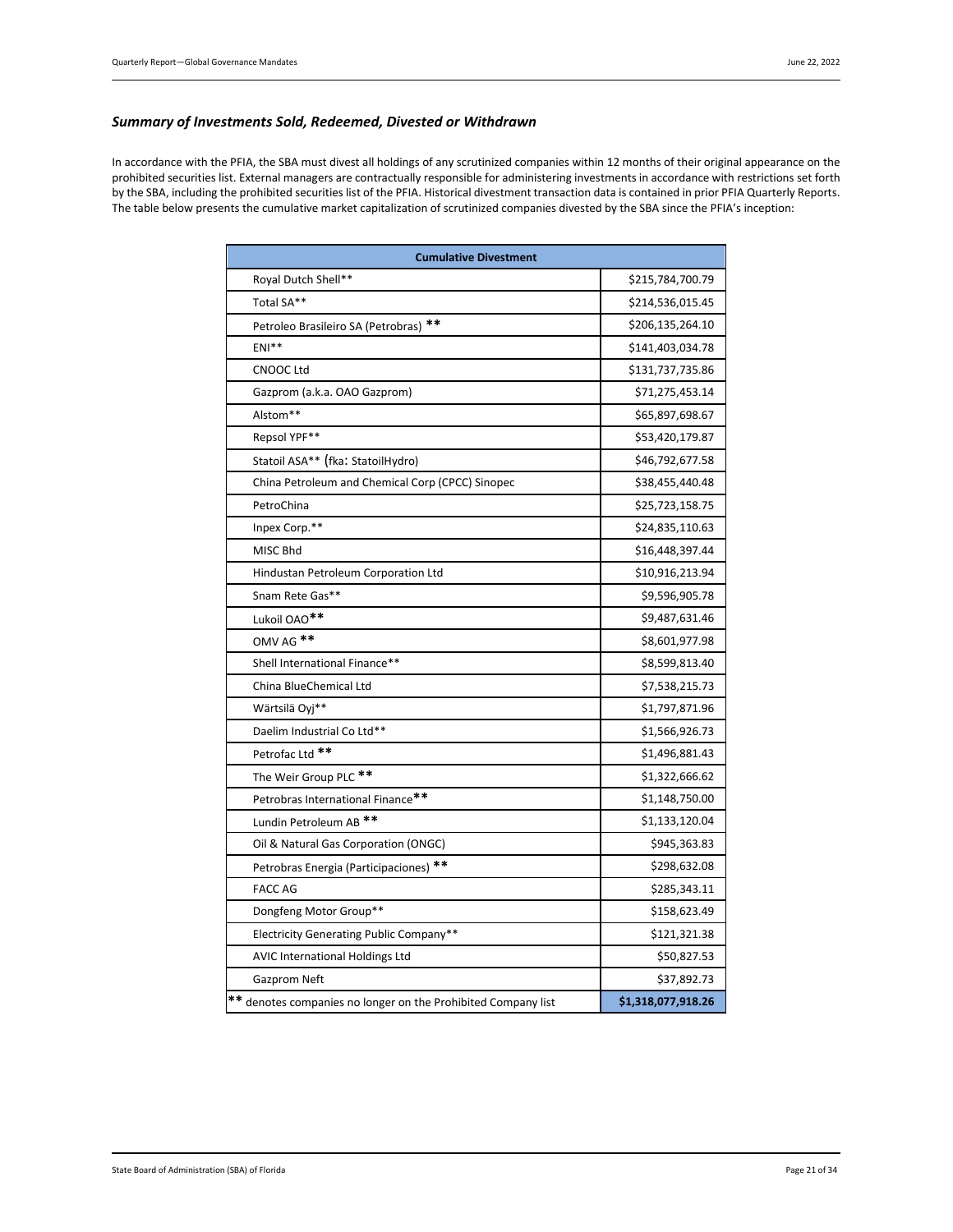<span id="page-21-0"></span>

| <b>Prohibited Investments (Scrutinized Companies)</b>                      | <b>Scrutinized</b><br>Country | <b>Country of</b><br>Incorporation | <b>Initial Appearance on</b><br><b>Scrutinized List</b> | Full<br><b>Divestment</b> |
|----------------------------------------------------------------------------|-------------------------------|------------------------------------|---------------------------------------------------------|---------------------------|
| Al-Enmaa Real Estate Co                                                    | Sudan                         | Kuwait                             | June 4, 2019                                            | Yes                       |
| Aviation Industry Corporation of China (AVIC)                              | Sudan                         | China                              | September 24, 2019                                      | Yes                       |
| AviChina Industry & Technology                                             | Sudan                         | China                              | June 4, 2019                                            | Yes                       |
| AVIC Electromechanical Systems Co Ltd                                      | Sudan                         | China                              | September 24, 2019                                      | Yes                       |
| <b>AVIC International Finance Ltd</b>                                      | Sudan                         | China                              | September 24, 2019                                      | Yes                       |
| AVIC International Holdings Ltd (formerly listed as AVIC<br>International) | Sudan                         | China                              | June 4, 2019                                            | Yes                       |
| Bank of Kunlun Co Ltd                                                      | Sudan & Iran                  | China                              | March 7, 2018                                           | Yes                       |
| Chennai Petroleum Corp Ltd                                                 | Sudan                         | India                              | September 19, 2007                                      | Yes                       |
| China Avionics Systems                                                     | Sudan                         | China                              | June 4, 2019                                            | Yes                       |
| China BlueChemical Ltd                                                     | Iran                          | China                              | March 19, 2013                                          | Yes                       |
| China National Petroleum Corporation (CNPC)                                | Sudan & Iran                  | China                              | December 11, 2012                                       | Yes                       |
| China Oilfield Services Ltd                                                | Iran                          | China                              | June 16, 2011                                           | Yes                       |
| China Petrochemical Corporation (Sinopec Group)                            | Sudan & Iran                  | China                              | December 3, 2019                                        | Yes                       |
| China Petroleum & Chemical Corp (CPCC) Sinopec                             | Sudan & Iran                  | China                              | September 19, 2007                                      | Yes                       |
| China Petroleum Engineering Corp                                           | Sudan & Iran                  | China                              | March 7, 2018                                           | Yes                       |
| <b>CNOOC Ltd</b>                                                           | Iran                          | China                              | June 16, 2011                                           | Yes                       |
| CNOOC Curtis Funding No.1 Pty Ltd                                          | Iran                          | Australia                          | October 17, 2017                                        | Yes                       |
| CNOOC Energy Technology & Services Ltd                                     | Iran                          | China                              | June 15, 2021                                           | Yes                       |
| <b>CNOOC Finance Limited</b>                                               | Iran                          | China                              | September 24, 2013                                      | Yes                       |
| <b>CNOOC Nexen Finance</b>                                                 | Iran                          | Canada                             | October 17, 2017                                        | Yes                       |
| <b>CNPC Capital Company Limited</b>                                        | Sudan & Iran                  | China                              | June 14, 2017                                           | Yes                       |
| <b>CNPC General Capital Ltd</b>                                            | Sudan & Iran                  | China                              | June 26, 2012                                           | Yes                       |
| <b>CNPC Global Capital Limited</b>                                         | Sudan & Iran                  | China                              | December 15, 2020                                       | Yes                       |
| <b>CNPC HK Overseas Capital Ltd</b>                                        | Sudan & Iran                  | China                              | June 16, 2011                                           | Yes                       |

# *Table 7: List of Prohibited Investments (Scrutinized Companies)*

*New companies on the list are shaded and in bold.*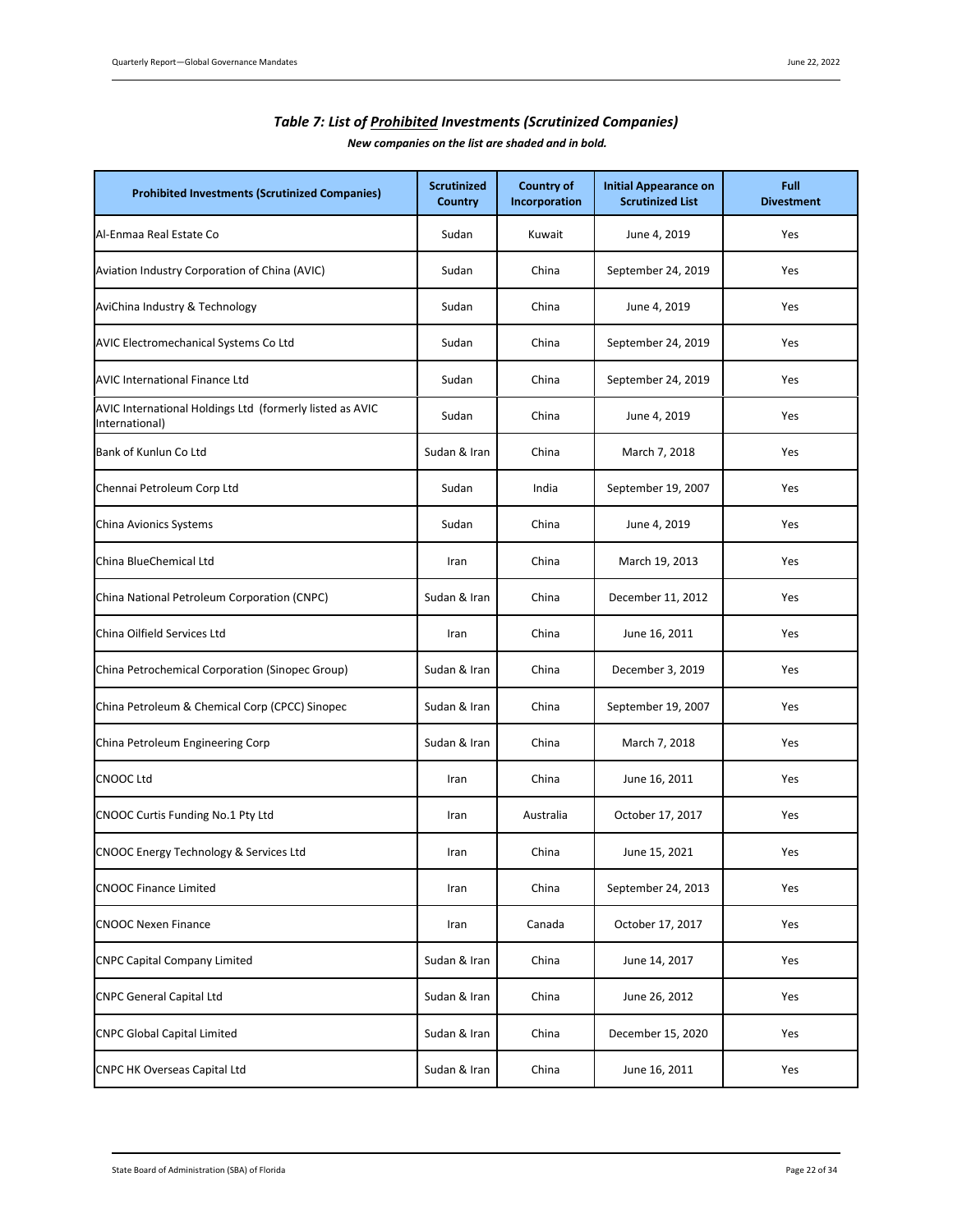| <b>Prohibited Investments (Scrutinized Companies)</b> | <b>Scrutinized</b><br>Country | <b>Country of</b><br>Incorporation | <b>Initial Appearance on</b><br><b>Scrutinized List</b> | Full<br><b>Divestment</b> |
|-------------------------------------------------------|-------------------------------|------------------------------------|---------------------------------------------------------|---------------------------|
| COSL Finance (BVI) Limited                            | Iran                          | China                              | September 24, 2013                                      | Yes                       |
| <b>COSL Singapore Capital Ltd</b>                     | Iran                          | Singapore                          | December 4, 2018                                        | Yes                       |
| Daqing Huake Group Co Ltd                             | Sudan                         | China                              | March 25, 2008                                          | Yes                       |
| Egypt Kuwait Holding Co. SAE                          | Sudan                         | Kuwait                             | January 13, 2009                                        | Yes                       |
| <b>Energy House Holding Company</b>                   | Sudan                         | Kuwait                             | July 28, 2009                                           | Yes                       |
| Engen Botswana                                        | Sudan & Iran                  | Botswana                           | March 24, 2015                                          | Yes                       |
| <b>FACC AG</b>                                        | Sudan                         | Austria                            | June 4, 2019                                            | Yes                       |
| Gas District Cooling (Putrajaya) Sdn Bhd              | Sudan & Iran                  | Malaysia                           | April 14, 2009                                          | Yes                       |
| Gazprom                                               | Iran                          | Russia                             | September 19, 2007                                      | Yes                       |
| Gazprom Neft                                          | Iran                          | Russia                             | September 16, 2008                                      | Yes                       |
| Gazprom Promgaz                                       | Iran                          | Russia                             | June 4, 2019                                            | Yes                       |
| <b>GPN Capital SA</b>                                 | Iran                          | Luxembourg                         | June 4, 2019                                            | Yes                       |
| Harbin Electric Co. Ltd.                              | Sudan                         | China                              | September 19, 2007                                      | Yes                       |
| Hindustan Petroleum Corporation Ltd                   | Sudan & Iran                  | India                              | June 13, 2018                                           | Yes                       |
| Indian Oil Corp Ltd (IOCL)                            | Sudan & Iran                  | India                              | September 19, 2007                                      | Yes                       |
| Jiangxi Hongdu Aviation                               | Sudan                         | China                              | September 19, 2007                                      | Yes                       |
| <b>KLCC Property Holdings Bhd</b>                     | Sudan & Iran                  | Malaysia                           | April 14, 2009                                          | Yes                       |
| Kunlun Energy Company Ltd.                            | Sudan & Iran                  | Hong Kong                          | September 19, 2007                                      | Yes                       |
| Kunlun Financial Leasing Co Ltd                       | Sudan & Iran                  | China                              | March 7, 2018                                           | Yes                       |
| Kuwait Finance House                                  | Sudan                         | Kuwait                             | April 14, 2009                                          | Yes                       |
| Lanka IOC Ltd                                         | Sudan                         | India                              | September 19, 2007                                      | Yes                       |
| Managem SA                                            | Sudan                         | Morocco                            | November 9, 2010                                        | Yes                       |
| Mangalore Refinery & Petrochemicals Ltd               | Sudan & Iran                  | India                              | September 19, 2007                                      | Yes                       |
| Malaysia Marine & Heavy Engineering Holdings Bhd      | Sudan & Iran                  | Malaysia                           | March 18, 2014                                          | Yes                       |
| MISC Bhd                                              | Sudan & Iran                  | Malaysia                           | September 19, 2007                                      | Yes                       |
| Mosenergo                                             | Iran                          | Russia                             | September 16, 2008                                      | Yes                       |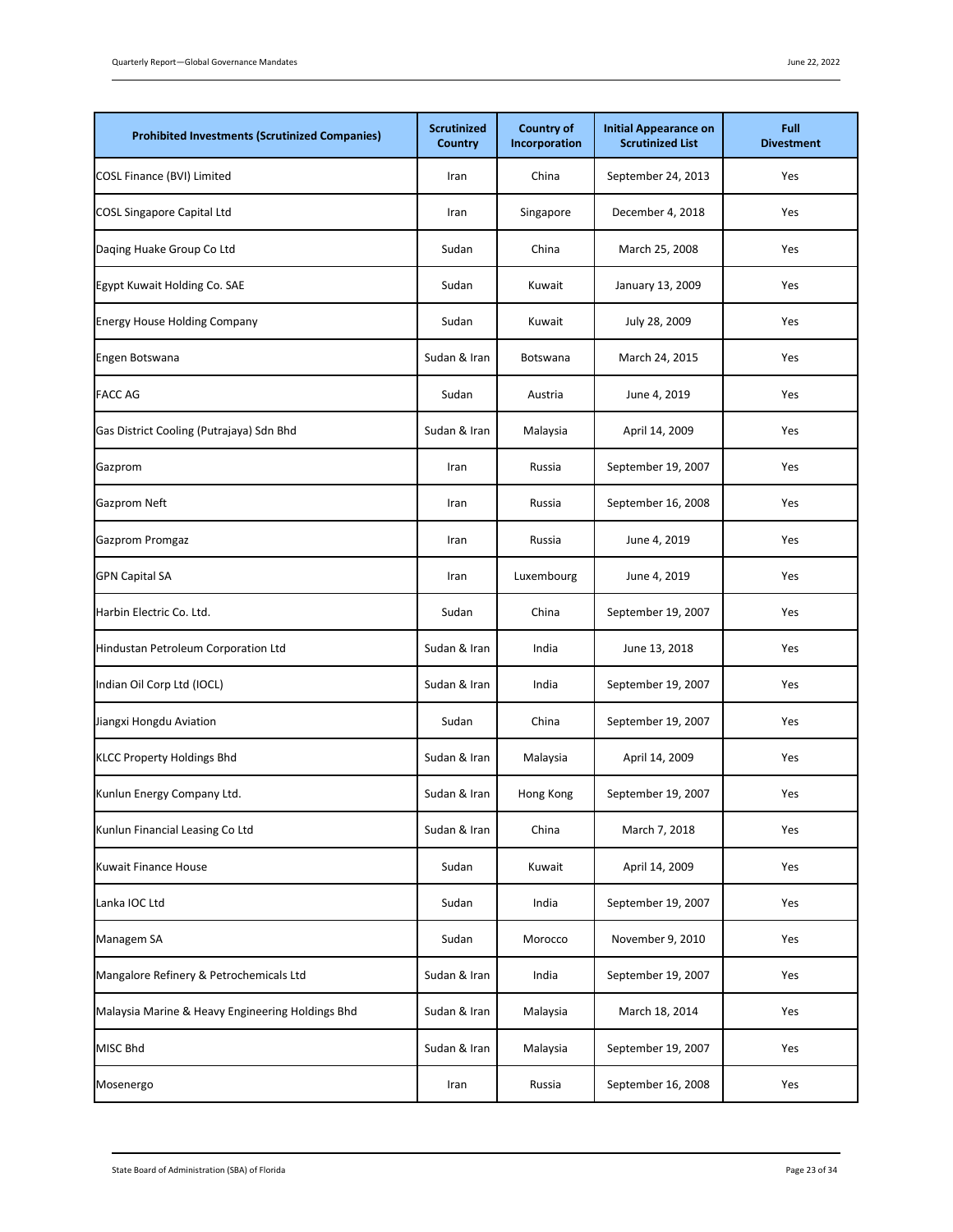| <b>Prohibited Investments (Scrutinized Companies)</b> | <b>Scrutinized</b><br>Country | <b>Country of</b><br>Incorporation | <b>Initial Appearance on</b><br><b>Scrutinized List</b> | Full<br><b>Divestment</b> |
|-------------------------------------------------------|-------------------------------|------------------------------------|---------------------------------------------------------|---------------------------|
| Oil India Ltd                                         | Sudan                         | India                              | September 18, 2012                                      | Yes                       |
| Oil & Natural Gas Corp (ONGC)                         | Sudan & Iran                  | India                              | September 19, 2007                                      | Yes                       |
| <b>ONGC Videsh Limited (OVL)</b>                      | Sudan & Iran                  | India                              | March 18, 2014                                          | Yes                       |
| Orca Gold Inc.                                        | Sudan                         | Canada                             | December 9, 2014                                        | Yes                       |
| PetroChina                                            | Sudan & Iran                  | China                              | September 19, 2007                                      | Yes                       |
| Petroliam Nasional (Petronas)                         | Sudan & Iran                  | Malaysia                           | September 19, 2007                                      | Yes                       |
| Petronas Capital Limited                              | Sudan & Iran                  | Malaysia                           | September 19, 2007                                      | Yes                       |
| <b>Petronas Chemicals Bhd</b>                         | Sudan & Iran                  | Malaysia                           | June 16, 2011                                           | Yes                       |
| Petronas Dagangan Bhd                                 | Sudan & Iran                  | Malaysia                           | September 19, 2007                                      | Yes                       |
| Petronas Gas Berhad                                   | Sudan & Iran                  | Malaysia                           | September 19, 2007                                      | Yes                       |
| Petronas Global Sukuk                                 | Sudan & Iran                  | Malaysia                           | August 2, 2016                                          | Yes                       |
| Putrajaya Management Sdn Bhd                          | Sudan & Iran                  | Malaysia                           | March 18, 2014                                          | Yes                       |
| Sinopec Capital 2013 Ltd                              | Sudan & Iran                  | China                              | September 24, 2013                                      | Yes                       |
| Sinopec Century Bright Capital Investment Ltd         | Sudan & Iran                  | China                              | December 3, 2019                                        | Yes                       |
| Sinopec Engineering Group Co Ltd                      | Sudan & Iran                  | China                              | March 18, 2014                                          | Yes                       |
| Sinopec Group Overseas Development 2018 Ltd           | Sudan & Iran                  | China                              | December 15, 2020                                       | Yes                       |
| Sinopec Group Overseas Development 2017 Ltd           | Sudan & Iran                  | China                              | September 11, 2019                                      | Yes                       |
| Sinopec Group Overseas Development 2016 Ltd           | Sudan & Iran                  | China                              | August 2, 2016                                          | Yes                       |
| Sinopec Group Overseas Development 2015 Ltd           | Sudan & Iran                  | China                              | December 15, 2020                                       | Yes                       |
| Sinopec Group Overseas Development 2014 Ltd           | Sudan & Iran                  | China                              | March 7, 2018                                           | Yes                       |
| Sinopec Group Overseas Development 2013 Ltd           | Sudan & Iran                  | China                              | March 18, 2014                                          | Yes                       |
| Sinopec Group Overseas Development 2012 Ltd           | Sudan & Iran                  | China                              | March 7, 2018                                           | Yes                       |
| Sinopec Kantons Holdings Ltd                          | Sudan & Iran                  | Bermuda                            | September 19, 2007                                      | Yes                       |
| Sinopec Oilfield Equipment Corporation                | Sudan & Iran                  | China                              | April 14, 2009                                          | Yes                       |
| Sinopec Oilfield Service Corp                         | Sudan & Iran                  | China                              | March 25, 2008                                          | Yes                       |
| Sinopec Shanghai Petrochemical                        | Sudan & Iran                  | China                              | September 19, 2007                                      | Yes                       |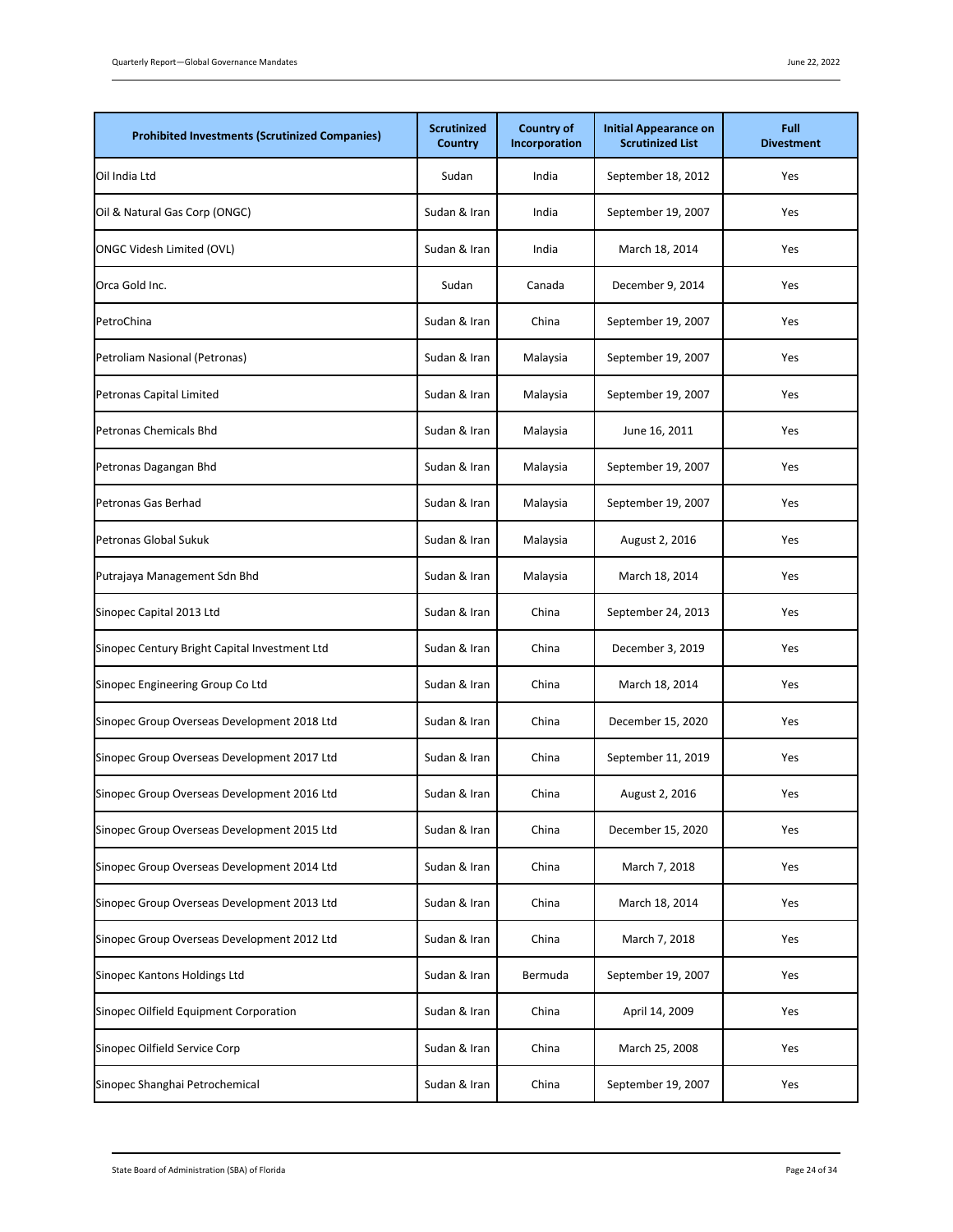| <b>Prohibited Investments (Scrutinized Companies)</b> | <b>Scrutinized</b><br><b>Country</b> | Country of<br>Incorporation | Initial Appearance on<br><b>Scrutinized List</b> | Full<br><b>Divestment</b> |
|-------------------------------------------------------|--------------------------------------|-----------------------------|--------------------------------------------------|---------------------------|
| Societe Metallurgique D'imiter                        | Sudan                                | Morocco                     | November 9, 2010                                 | Yes                       |
| Territorial Generating Company No 1                   | Iran                                 | Russia                      | June 4, 2019                                     | Yes                       |
| # of Prohibited Investments                           | 78                                   | -                           |                                                  |                           |

# The following companies were removed from the PFIA Prohibited Investments List this quarter.

| <b>Removed Company</b>             | <b>Country of</b><br><b>Incorporation</b> |
|------------------------------------|-------------------------------------------|
| No companies removed this quarter. |                                           |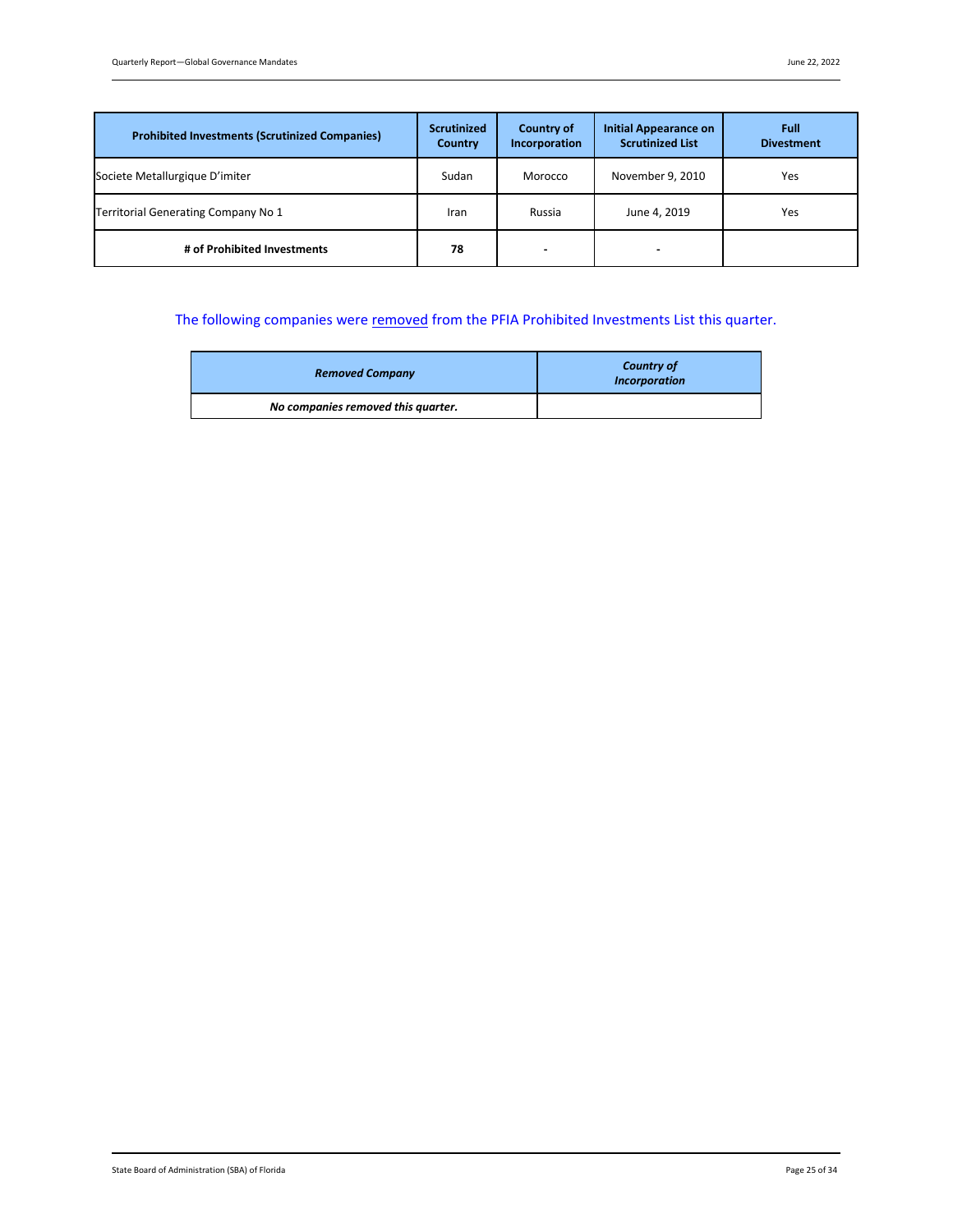### *Table 8: SBA Holdings in Prohibited Investments Subject to Divestment*

<span id="page-25-1"></span><span id="page-25-0"></span>As of the 5/31/2022 holdings report, there were no SBA holdings of entities on the current Prohibited Investments List, in accounts subject to the PFIA divestiture requirements.

### *Summary of Progress, SBA Investment Manager Engagement Efforts*

On August 20, 2007, the SBA sent letters to external investment managers notifying them of the Act and informing them of new contract language that would enforce their cooperation with the requirements of the new law.

On September 19, 2007, the SBA sent letters to all affected managers outlining the list of prohibited securities for any future purchases. The letter described the SBA's engagement process with companies on the list, which affords companies a 90-day period in which to comply with the conditions of the law or clarify their activities. The letter directed these managers to cease purchase of securities on the list and to await the direction of the SBA for any divestment necessary in the event engagement fails, with a deadline for divestment under the law of September 18, 2008.

On September 19, 2007, the SBA sent letters to actively-managed, indirectly held funds holding scrutinized securities, including managers of the defined contribution program, asking the funds to review the list of scrutinized securities and consider eliminating such holdings from the portfolio or create a similar fund, devoid of such holdings, per the requirements of the law.

Each quarter, the SBA sends written and electronic notification to all affected managers about the list of prohibited companies.

<span id="page-25-2"></span>The SBA has received responses noting our concerns in writing and by phone from several of the contacted managers.

### *Listing of All Publicly Traded Securities (Including Equity Investments)*

Due to the large number of individual securities and the volume of information, this list has been electronically posted to the SBA's website and is updated quarterly. A list of all publicly traded securities owned by the State of Florida can be found within th[e PFIA information section](https://www.sbafla.com/fsb/FundsWeManage/FRSPensionPlan/GlobalGovernanceMandates.aspx) of the SBA's website. Please observe the electronic report's notes page for important clarifying explanations of included data.

In accordance with the PFIA, the SBA will report on the performance implications of PFIA-related divestitures and restrictions. Generally, the impact of PFIA legislation on performance is measured as the opportunity cost of not being able to hold prohibited securities, measured by comparing the monthly return of the standard foreign equity benchmark (i.e., the MSCI ACWI ex-US) to a custom foreign equity benchmark based upon PFIA divestiture requirements. The difference in returns between the standard benchmark and custom benchmark represents the opportunity cost to the SBA of not being able to invest in (or hold) prohibited companies. The percent return difference is then applied to the average monthly balance of foreign equity investments to determine a dollar impact. Monthly dollar impacts, whether positive or negative, are added together through time and then compared to the total value of the FRS Pension Plan to determine the percentage or basis point impact of PFIA legislation.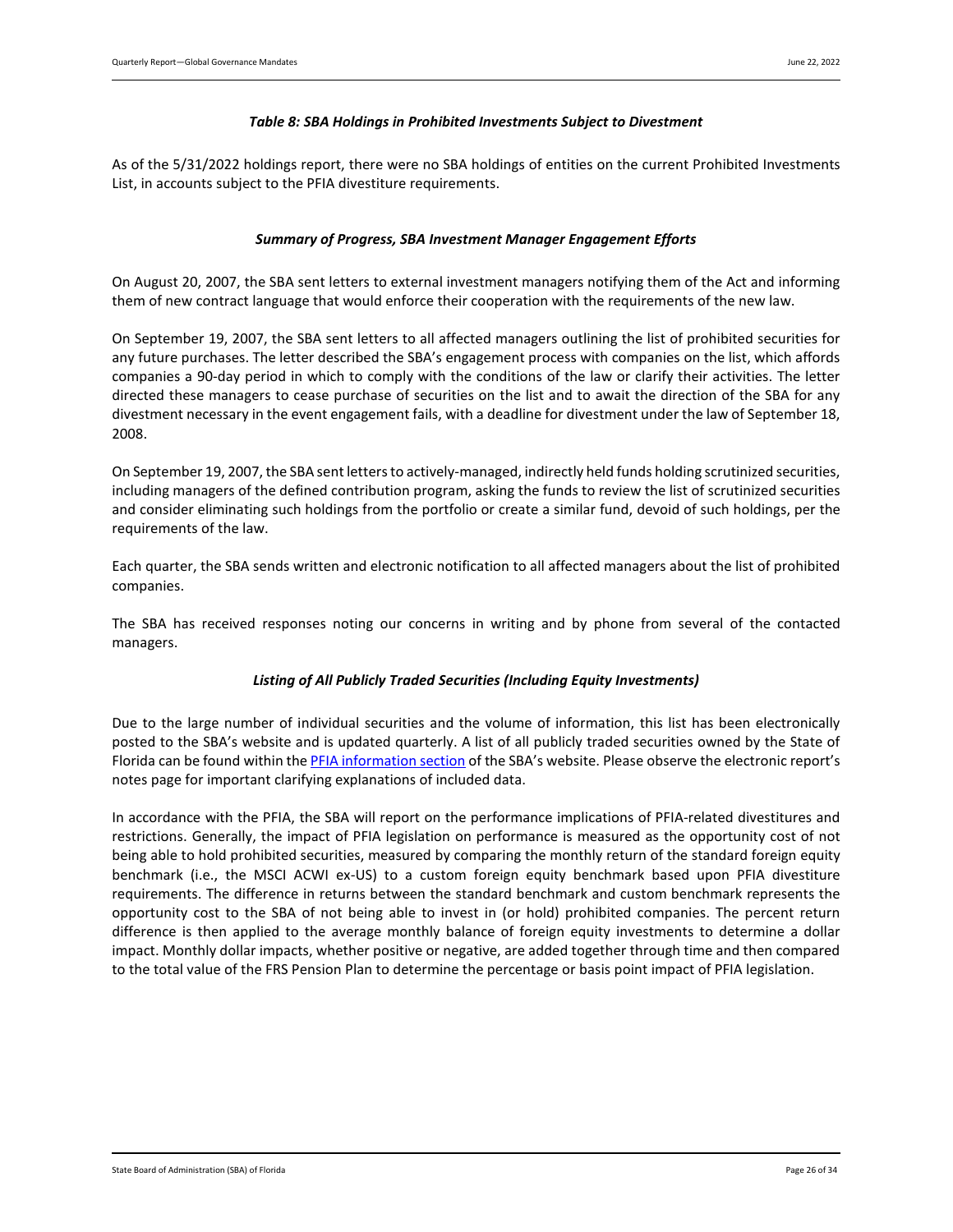# *Section 2: Prohibited Investments by the SBA, Companies that Boycott Israel Section 215.4725 F.S.*

### <span id="page-26-0"></span>**Summary**

In 2016, the SBA was directed by state law to create a "scrutinized companies" list, composed of companies that participate in a boycott of Israel including actions that limit commercial relations with Israel or Israeli-controlled territories in a discriminatory manner. The SBA is prohibited from acquiring direct holdings of the companies on this list. The law requires the SBA to use best efforts in identifying companies that boycott Israel, publish the list on a quarterly basis, send written notice to the companies, engage with the SBA's external managers concerning holdings of the companies on the list, and publish a list of the SBA's directly-held securities and certain other information detailed below. Note, Section 215.4725 F.S. applies only to assets governed by Chapter 121 ("Florida Retirement System Act"), and therefore does not affect any non-FRS funds managed by the SBA.

### <span id="page-26-1"></span>**Primary Requirements of Section 215.4725 F.S.**

### **1. Identification of companies**

As required by statute, the SBA will make best efforts to identify all scrutinized companies in which the SBA has indirect or direct holdings or possibly could have holdings in the future. The SBA reviews publicly available information, including from NGOs, non-profits, government entities and research firms. SBA staff is also frequently in contact with other institutional investors regarding anti-BDS efforts. Since the law went into effect, SBA staff has communicated with several stakeholder groups in our efforts to learn more about individual company activities and determine whether they meet the criteria of the Florida statute.

SBA contracts with external research providers to obtain information on companies that are potentially engaging in BDS activities, and SBA staff incorporates the information in making a final determination of scrutinized status based on Florida statute. External research providers sell their research to a variety of subscribers, and they do not compile their lists specific to Florida law. The SBA currently contracts with ISS-Ethix and MSCI. Companies that use ESG investment policies in a broadly-applied manner are generally not considered by SBA to be acting in a "discriminatory manner" toward Israel.

Using various information sources, the SBA has developed two separate categorizations of a company's status for consideration under this law.

**"Scrutinized"** — Information provided by an external research provider, publicly available information or information from the company itself or another reliable source indicates that a company meets the classification of a Scrutinized Company as defined by Florida law.

**"Continued Examination"** — Information suggests but does not clearly demonstrate that a company's activities are a boycott of Israel. The SBA is unable to definitively categorize the company's activities as scrutinized without further research to resolve the ambiguity. For companies classified as "Continued Examination," the SBA will begin an engagement process to clarify each firm's current business relationships.

The following definitions are provided by Florida Statutes to assist in company identification:

"Scrutinized companies" means companies that boycott Israel or engage in a boycott of Israel.

"Boycott Israel" means refusing to deal, terminating business activities, or taking other actions to limit commercial relations with Israel, or persons or entities doing business in Israel or in Israeli-controlled territories, in a discriminatory manner. A statement by a company that it is participating in a boycott of Israel, or that it has initiated a boycott in response to a request for a boycott of Israel or in compliance with, or in furtherance of, calls for a boycott of Israel, may be considered by the State Board of Administration to be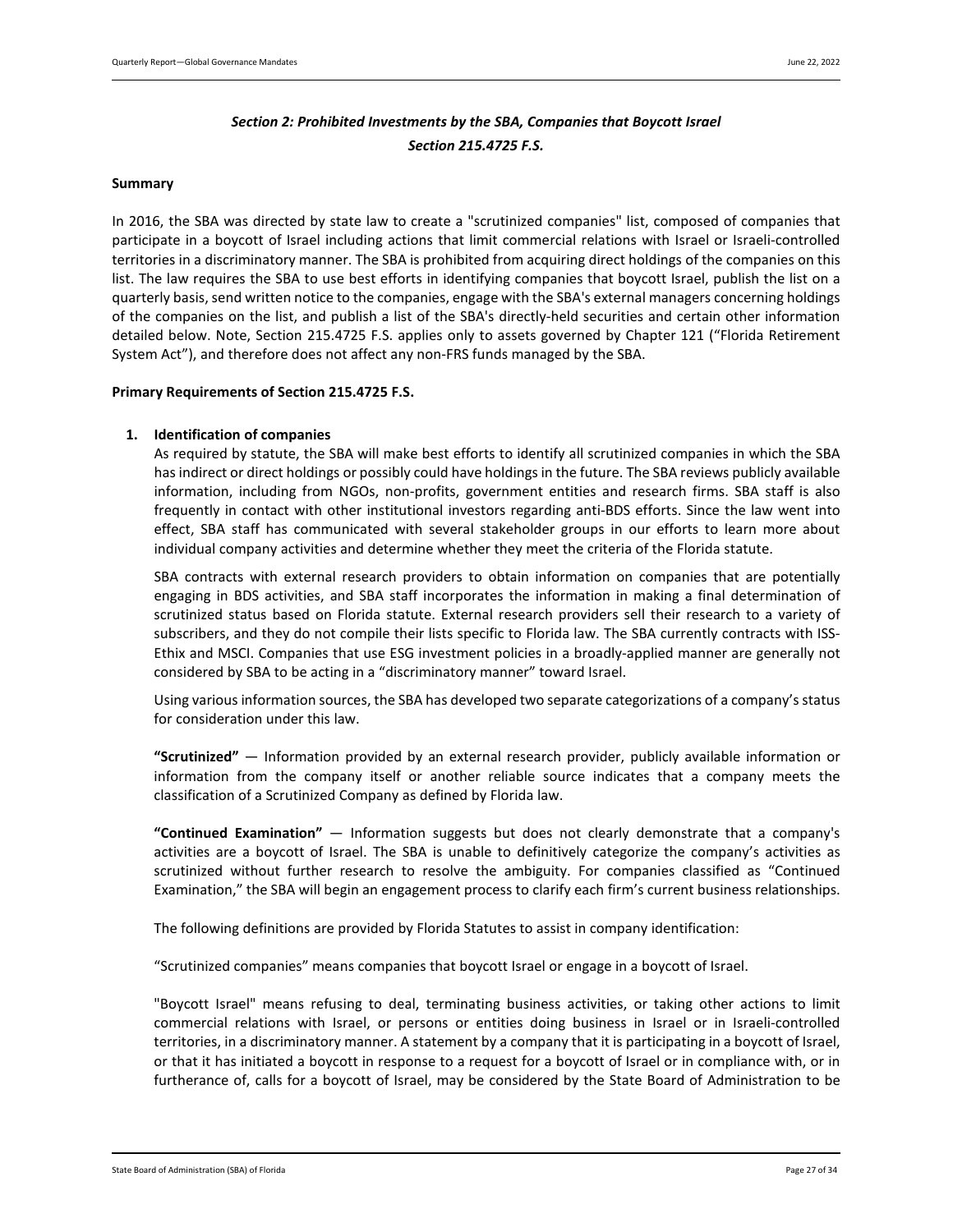evidence that a company is participating in a boycott of Israel. The term does not include restrictive trade practices or boycotts fostered or imposed by foreign countries against Israel.

"Direct holdings" are company securities held directly by the SBA or accounts in which SBA owns all interest (such as non-commingled funds).

"Indirect holdings" are company securities that are held in collective investment with other investors, such as commingled funds and mutual funds.

### **2. Publish and reporting**

By the first meeting of the Trustees of the SBA after August 1, 2016, the SBA will publicly release the "Scrutinized Companies that Boycott Israel List" and thereafter provide quarterly updates of the list based on evolving information and events.

The SBA shall file a report with each member of the Board of Trustees of the SBA, the Speaker of the Florida House of Representatives, and the President of the Florida Senate within 30 days after the list is created and shall make the report publicly available. At each quarterly trustee meeting thereafter, the SBA shall file a publicly available report to these persons. The quarterly reports will include:

- a. A summary of correspondence with companies engaged by the SBA as required above.
- b. All prohibited investments (Scrutinized Companies list).
- c. Any progress made with respect to requests of SBA's external managers to remove scrutinized companies from indirect holdings or create similar funds devoid of such holdings.
- d. A list of all publicly held securities held directly by the SBA.

Actions taken in compliance with this section must be adopted and incorporated into the Investment Policy Statement as provided in Section 215.4725, F.S.

### **3. Engagement**

SBA is required to determine the companies on the Scrutinized Companies list in which the SBA has direct or indirect holdings. For each company newly identified after August 1, 2016, the public fund shall send a written notice informing the company of its scrutinized company status and that it may become subject to investment prohibition by the public fund. The notice must inform the company of the opportunity to clarify its activities regarding the boycott of Israel and encourage the company to cease the boycott of Israel within 90 days in order to avoid qualifying for investment prohibition.

If, within 90 days after the public fund's first engagement with a company pursuant to this paragraph, the company ceases a boycott of Israel, the company shall be removed from the Scrutinized Companies that Boycott Israel List, and the provisions of this section shall cease to apply to that company unless that company resumes a boycott of Israel.

### **4. Prohibition**

The SBA may not acquire directly held securities of companies on the Scrutinized Companies list. The SBA is not required to divest of existing holdings. Indirect holdings are exempt from the prohibition (such as commingled accounts, index funds and mutual funds). However, SBA will submit letters to the managers of such investment funds which hold companies from the Scrutinized Companies list requesting that they consider removing the companies from the fund or creating a similar fund devoid of such holdings. SBA shall replace applicable investments in the similar fund devoid of such holdings in an expedited timeframe subject to prudent investing standards if the manager complies with such a request. Exchange-traded funds are also exempted from the prohibition, without the requirement to contact the fund management. A cessation of the investment prohibition is allowed if the fund has evidence that the assets under management become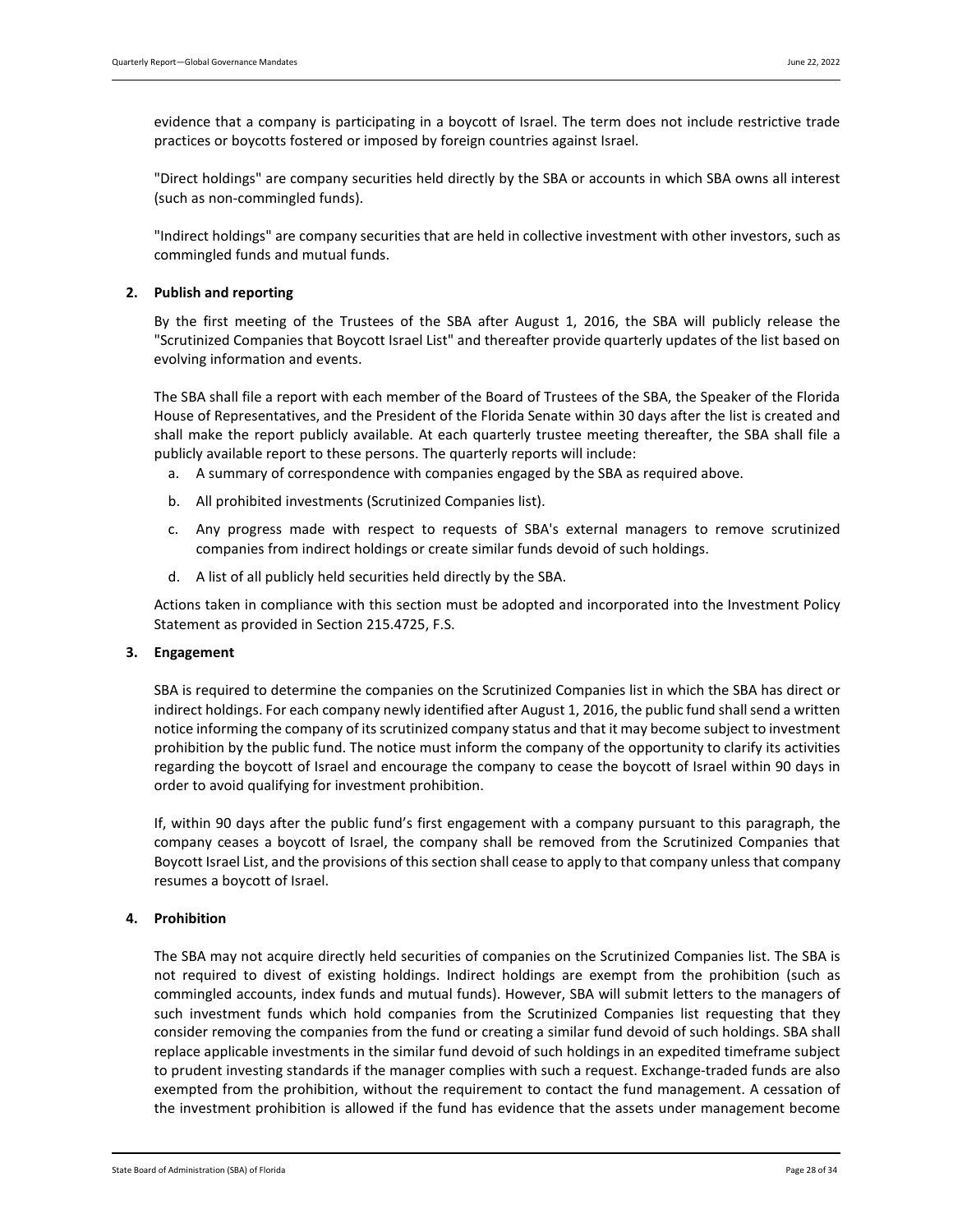equal or less than 99.5% of the hypothetical fund value assuming no investment prohibition had occurred. This must be reported to the parties listed in "Publish and reporting" and updated semi-annually for the cessation to be authorized.

<span id="page-28-0"></span>

| <b>Scrutinized Company that Boycott Israel</b>               | <b>Country of</b><br>Incorporation | <b>Date of Initial Scrutinized</b><br><b>Classification</b> |
|--------------------------------------------------------------|------------------------------------|-------------------------------------------------------------|
| Betsah Invest SA                                             | Luxembourg                         | August 2, 2016                                              |
| <b>Betsah SA</b>                                             | Luxembourg                         | August 2, 2016                                              |
| Cactus SA                                                    | Luxembourg                         | August 2, 2016                                              |
| Co-operative Group Limited                                   | United Kingdom                     | September 26, 2017                                          |
| Guloguz Dis Deposu Ticaret Ve Pazarlama Ltd                  | Turkey                             | August 2, 2016                                              |
| Unilever PLC (Ben & Jerry's parent company)                  | United Kingdom                     | July 29, 2021                                               |
| Hindustan Unilever Ltd                                       | India                              | July 29, 2021                                               |
| PT Unilever Indonesia Tbk                                    | Indonesia                          | July 29, 2021                                               |
| Unilever Bangladesh Ltd                                      | Bangladesh                         | July 29, 2021                                               |
| Unilever Capital Corp (Unilever PLC bond issuance)           | <b>United States</b>               | July 29, 2021                                               |
| Unilever Caribbean Ltd                                       | <b>Trinidad and Tobago</b>         | July 29, 2021                                               |
| Unilever Consumer Care Ltd                                   | Bangladesh                         | July 29, 2021                                               |
| Unilever Côte d'Ivoire                                       | <b>Ivory Coast</b>                 | July 29, 2021                                               |
| Unilever Finance Netherlands BV (Unilever PLC bond issuance) | <b>Netherlands</b>                 | July 29, 2021                                               |
| Unilever Ghana Ltd                                           | Ghana                              | July 29, 2021                                               |
| Unilever Nigeria Plc                                         | Nigeria                            | July 29, 2021                                               |
| Unilever Pakistan Foods Ltd                                  | Pakistan                           | July 29, 2021                                               |
| # of Companies that Boycott Israel                           | 17                                 |                                                             |

# *Table 9: Scrutinized Companies that Boycott Israel*

*New companies on the list are shaded and in bold.*

### No companies were **removed** from the **Scrutinized Companies that Boycott Israel List** during the quarter.

### **As noted in our September report (9/21/2021):**

**Unilever PLC** (and all tradeable subsidiaries) were added to the "Scrutinized Companies that Boycott Israel" list on July 29, 2021. Florida Statutes address the termination of business activities and limitation of commercial relations in Israeli-controlled territories that were present in recent actions by Ben & Jerry's, a wholly owned subsidiary of Unilever PLC. The company letter of July 19, 2021, announced plans to stop selling its ice cream in the West Bank and Gaza. Ben & Jerry's also plans to terminate its license, as of year-end 2022, with the Israeli partner who has manufactured and distributed Ben & Jerry's products in Israel since 1987. In engagements with Unilever, the SBA received no indication that parent company Unilever will prevent Ben & Jerry's from terminating business activities in Israeli-controlled territories. Per Florida Statutes, the SBA will be prohibited from further investment in Unilever as of 10/26/2021 (90 days after engagement with the company) unlessthe company ceases boycott activities related to Israel and Israel-occupied territories.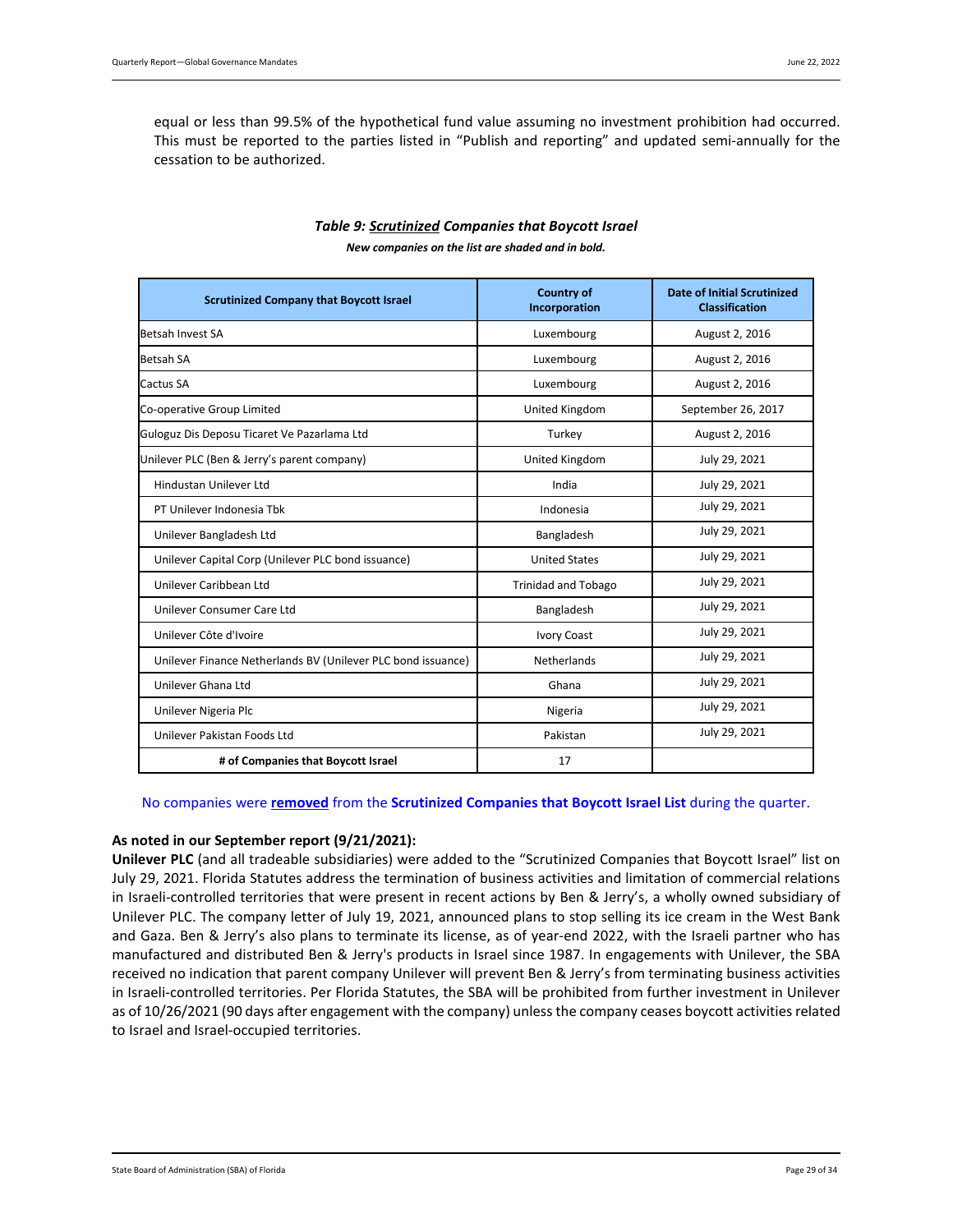### *Table 10: Continued Examination Companies that Boycott Israel*

*New companies on the list are shaded and in bold. (No companies added this quarter.)*

<span id="page-29-0"></span>

| <b>Continued Examination Company: Israel</b>                     | <b>Country of</b><br>Incorporation |
|------------------------------------------------------------------|------------------------------------|
| No companies are on the continued examination list at this time. |                                    |

### *Table 11: Correspondence & Engagement Efforts*

<span id="page-29-1"></span>In accordance with Section 215.4725, F.S., the SBA began to engage companies on the Scrutinized Companies that Boycott Israel and Continued Examination lists. The SBA sent letters to each company per the requirements of the law. Each company's response and classification status is summarized below. Any company that responded to the SBA's written correspondence is highlighted in blue text.

| Company                                     | <b>Company Responsive to</b><br><b>SBA Communications</b> | <b>Status</b>                                  |
|---------------------------------------------|-----------------------------------------------------------|------------------------------------------------|
| Cactus SA                                   | No                                                        | Remains on Scrutinized List                    |
| Betsah Invest SA                            | No                                                        | Remains on Scrutinized List                    |
| <b>Betsah SA</b>                            | No                                                        | Remains on Scrutinized List                    |
| FreedomCall Ltd                             | Yes, November 4, 2016                                     | Removed from Scrutinized List                  |
| Co-operative Group Ltd                      | No                                                        | Remains on Scrutinized List                    |
| Cooperative Group Gomersall                 | No                                                        | Removed from Scrutinized List                  |
| Guloguz Dis Deposu Ticaret Ve Pazarlama Ltd | No                                                        | Remains on Scrutinized List                    |
| U <sub>2</sub> u Consult NV                 | Yes, December 29, 2016                                    | Removed from Scrutinized List                  |
| Danske Bank                                 | Yes, multiple dates                                       | <b>Removed from Continued Examination List</b> |
| Dexia                                       | Yes, multiple dates                                       | Removed from Continued Examination List        |
| Aldi                                        | No                                                        | Removed from Continued Examination List        |
| <b>ASN Bank NV</b>                          | No                                                        | Removed from Continued Examination List        |
| <b>HEMA BV</b>                              | No                                                        | <b>Removed from Continued Examination List</b> |
| <b>Karsten Farms</b>                        | No                                                        | <b>Removed from Continued Examination List</b> |
| Airbnb                                      | Yes, multiple dates                                       | Removed from Scrutinized List                  |
| Unilever PLC                                | Yes, multiple dates                                       | Remains on Scrutinized List                    |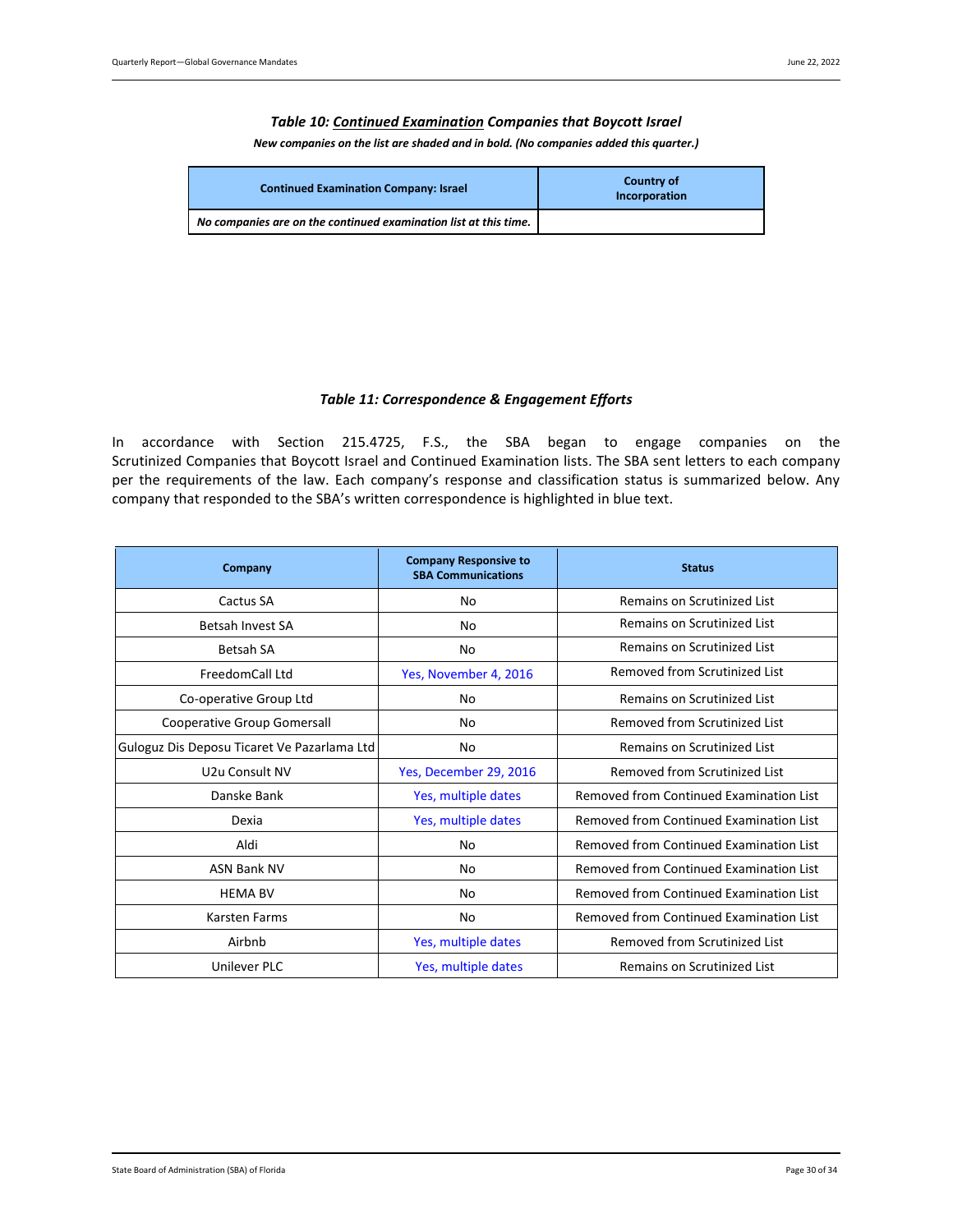# *Section 3: Investments in Publicly Traded Companies Operating in Northern Ireland (Section 215.4702 F.S.)*

### <span id="page-30-0"></span>**Summary**

The SBA is subject to s. 215.4702, Florida Statutes (F.S.) ("MacBride Principles"), which directs the SBA to notify publicly traded companies of support for the MacBride Principles, inquire regarding the actions a company has taken in support of or furtherance of the MacBride Principles, and encourage publicly traded companies with certain business operations in Northern Ireland to adopt the MacBride Principles. In addition, the SBA will also demonstrate support for the MacBride Principles through its proxy voting authority.

### **Requirements of the Law**

As defined by the Northern Ireland statute, "publicly traded company" is any business organization having equity securities listed on a national or an international exchange that is regulated by a national or an international regulatory authority. In addition, "operating" is defined as actively engaging in commerce geographically in Northern Ireland through the acquisition, development, maintenance, ownership, sale, possession, lease, or operation of equipment, facilities, personnel, products, services, or personal property.

### **Publishing and Reporting**

In making the determination specified in subsection (2) of 215.4702, F.S., the SBA may, to the extent it deems appropriate, rely on available public information, including information provided by nonprofit organizations, research firms, international organizations, and government entities.

The SBA is encouraged to determine which publicly traded companies, in which the Florida Retirement System Trust Fund is invested, operate in Northern Ireland. If the SBA determines that a publicly traded company meets such criteria, it is encouraged to engage with the company and determine its support for the MacBride Principles. SBA staff annually reviews the list of companies that meet the definition of publicly traded companies operating in Northern Ireland, and periodically engages those firms.

Update: During Q4 2021, the SBA conducted an engagement with all owned firms determined to have operations in Northern Ireland. The SBA sent letters to 219 firms, encouraging support for and adoption of the MacBride Principles.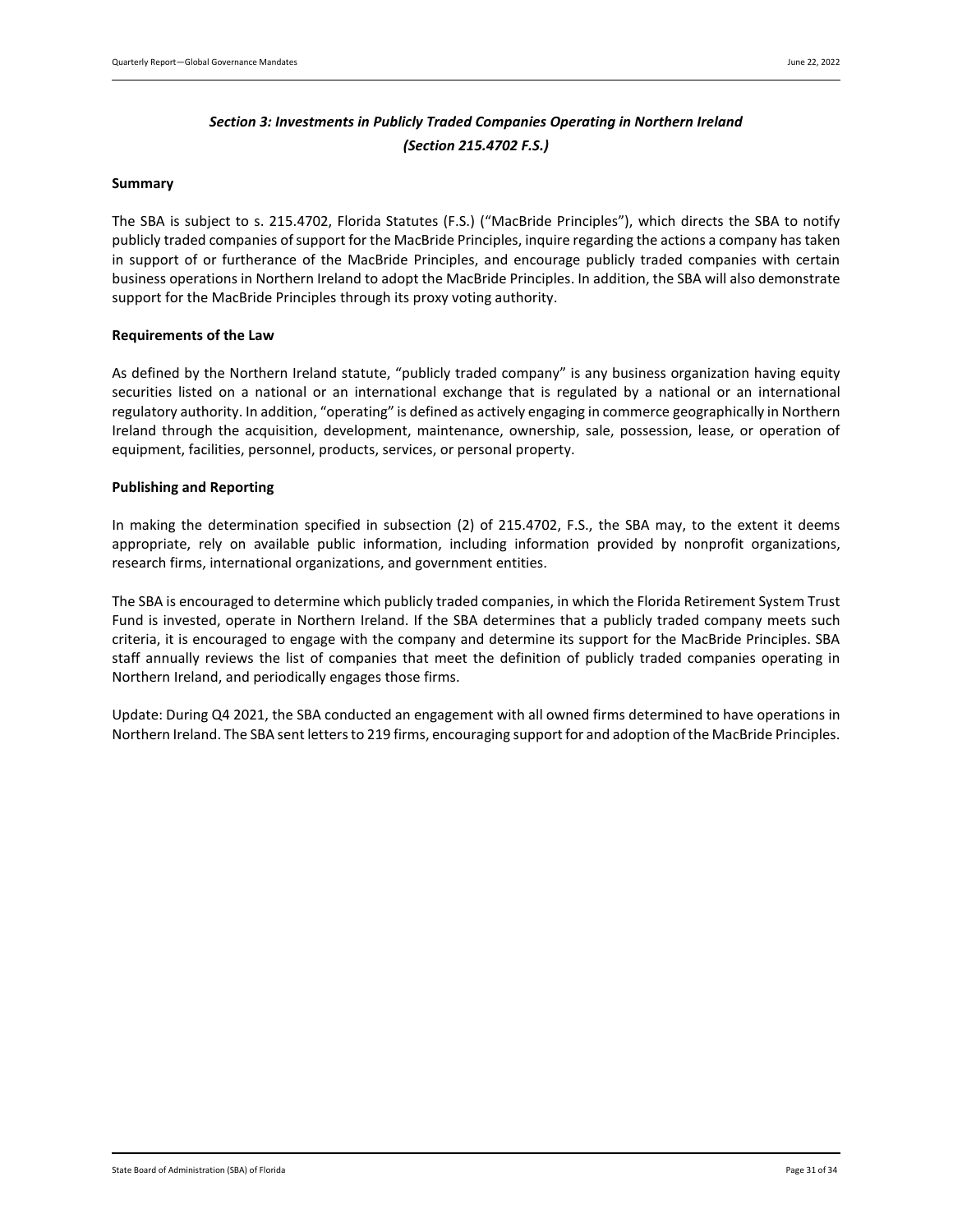# *Section 4: Companies Operating in Cuba or Syria (Section 215.471 F.S.)*

### <span id="page-31-0"></span>**Summary**

The Free Cuba Act of 1993 was passed by the Florida Legislature in accordance with federal law. Chapter 215.471 of the Florida Statutes prohibits the SBA from investing in: (1)(a) any institution or company domiciled in the United States, or foreign subsidiary of a company domiciled in the United States, doing business in or with Cuba, or with agencies or instrumentalities thereof in violation of federal law; and (1)(b) any institution or company domiciled outside of the United States if the President of the United States has applied sanctions against the foreign country in which the institution or company is domiciled. Section (2)(a) states the SBA may not be a fiduciary with respect to voting on, and may not have the right to vote in favor of, any proxy resolution advocating expanded U.S. trade with Cuba or Syria.

### **Requirements of the Law**

In order to comply with this law, the U.S. State Department and/or the Treasury Department's Office of Foreign Assets Control (OFAC) are contacted periodically to confirm that no sanctions have been implemented. Since the Act's inception, sanctions have never been issued against any country. During the fiscal year ending June 30, 2021, there were no shareowner proposals related to expanding trade with Cuba or Syria.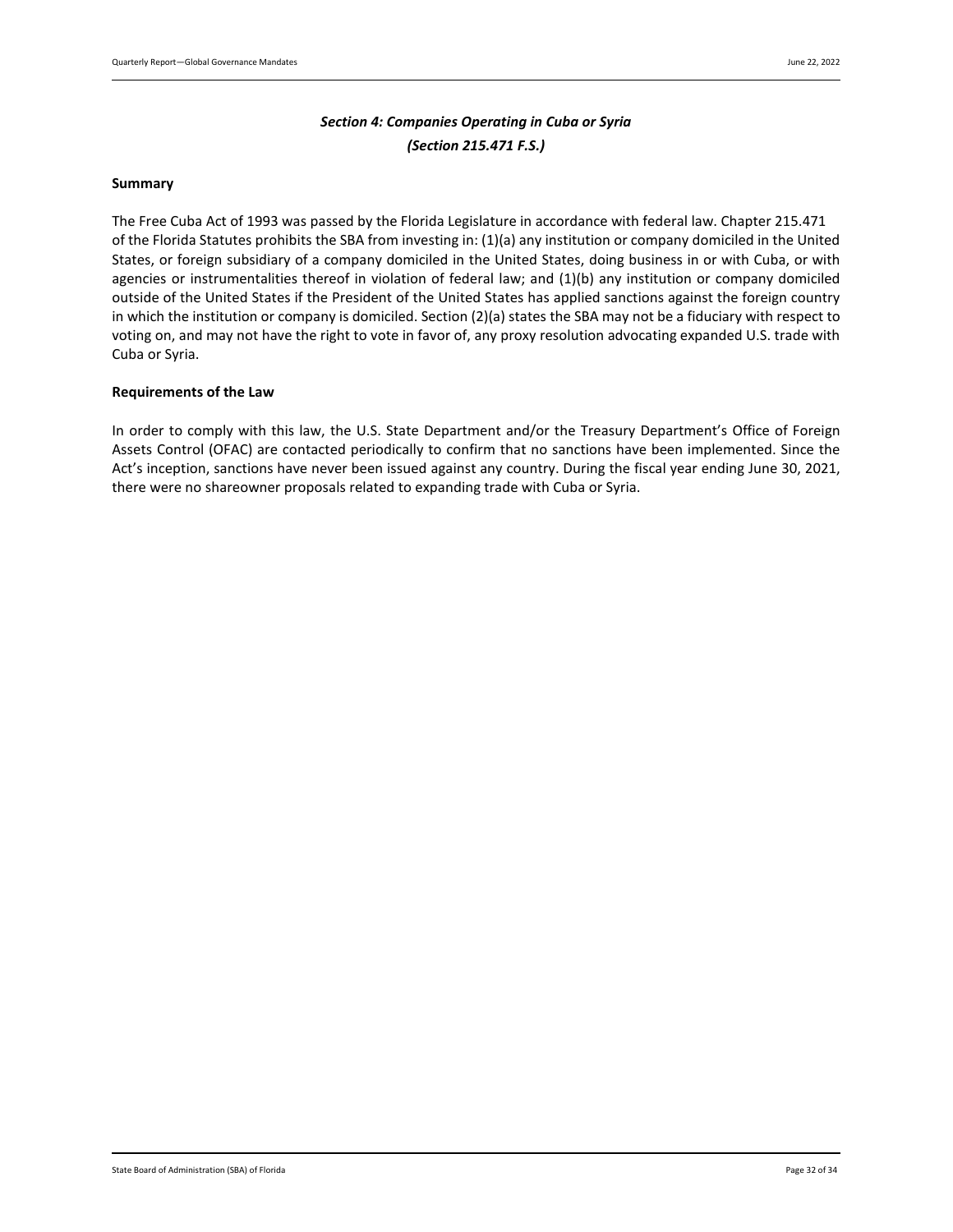#### *Section 5: Companies Operating in Venezuela*

<span id="page-32-0"></span>During the 2018 session, the Florida Legislature passed HB 359, prohibiting certain investments related to the Venezuelan government. The bill was signed into law by Governor Rick Scott and is effective July 1, 2018.

Florida Statute, 215.471 now requires that:

The State Board of Administration shall divest any investment under s. [121.151](http://www.leg.state.fl.us/statutes/index.cfm?App_mode=Display_Statute&Search_String=venezuela&URL=0100-0199/0121/Sections/0121.151.html) and ss. [215.44-](http://www.leg.state.fl.us/statutes/index.cfm?App_mode=Display_Statute&Search_String=venezuela&URL=0200-0299/0215/Sections/0215.44.html) [215.53,](http://www.leg.state.fl.us/statutes/index.cfm?App_mode=Display_Statute&Search_String=venezuela&URL=0200-0299/0215/Sections/0215.53.html) and is prohibited from investment in stocks, securities, or other obligations of:

(c)1. Any institution or company domiciled in the United States, or foreign subsidiary of a company domiciled in the United States, doing business in or with the government of Venezuela, or with any agency or instrumentality thereof, in violation of federal law. The term "government of Venezuela" means the government of Venezuela, its agencies or instrumentalities, or any company that is majority-owned or controlled by the government of Venezuela.

2. The Governor may waive the requirements of this paragraph if the existing regime in Venezuela collapses and there is a need for immediate aid to Venezuela before the convening of the Legislature or for other humanitarian reasons as determined by the Governor.

Florida Statute 215.472 addresses state agencies and requires that:

Notwithstanding any other provision of law, each state agency, as defined in s. [216.011,](http://www.leg.state.fl.us/statutes/index.cfm?App_mode=Display_Statute&Search_String=venezuela&URL=0200-0299/0216/Sections/0216.011.html) is prohibited from investing in: (3)(a) Any financial institution or company domiciled in the United States, or foreign subsidiary of a company domiciled in the United States which, directly or through the United States or foreign subsidiary, extends credit of any kind or character, advances funds in any manner, or purchases or trades any goods or services with the government of Venezuela, or any company doing business in or with the government of Venezuela, in violation of federal law. The term "government of Venezuela" means the government of Venezuela, its agencies or instrumentalities, or any company that is majority-owned or controlled by the government of Venezuela.

(b) The Governor may waive the requirements of this subsection if the existing regime in Venezuela collapses and there is a need for immediate aid to Venezuela before the convening of the Legislature or for other humanitarian reasons as determined by the Governor.

On August 16th, 2017, the Trustees of the State Board of Administration set forth a resolution condemning the oppression of the Venezuelan citizens under the current regime and set language to be included in the State Board of Administration's Investment Policy Statement (Florida Retirement System Defined Benefit Plan) upon review of the Investment Advisory Council, and in accordance with s.215.475(2) Florida Statutes. The resolution included the following:

- 1. Prohibited Investments. Until such time as the SBA determines it is otherwise prudent to do so, the SBA is prohibited from investing in:
	- (a) any financial institution or company domiciled in the United States, or foreign subsidiary of a company domiciled in the United States, which directly or through a United States or foreign subsidiary and in violation of federal law, makes any loan, extends credit of any kind or character, advances funds in any manner, or purchases or trades any goods or services in or with the government of Venezuela; and
	- (b) any securities issued by the government of Venezuela or any company that is majority-owned by the government of Venezuela.

2. Proxy Voting. The SBA will not vote in favor of any proxy resolution advocating the support of the Maduro Regime in Venezuela.